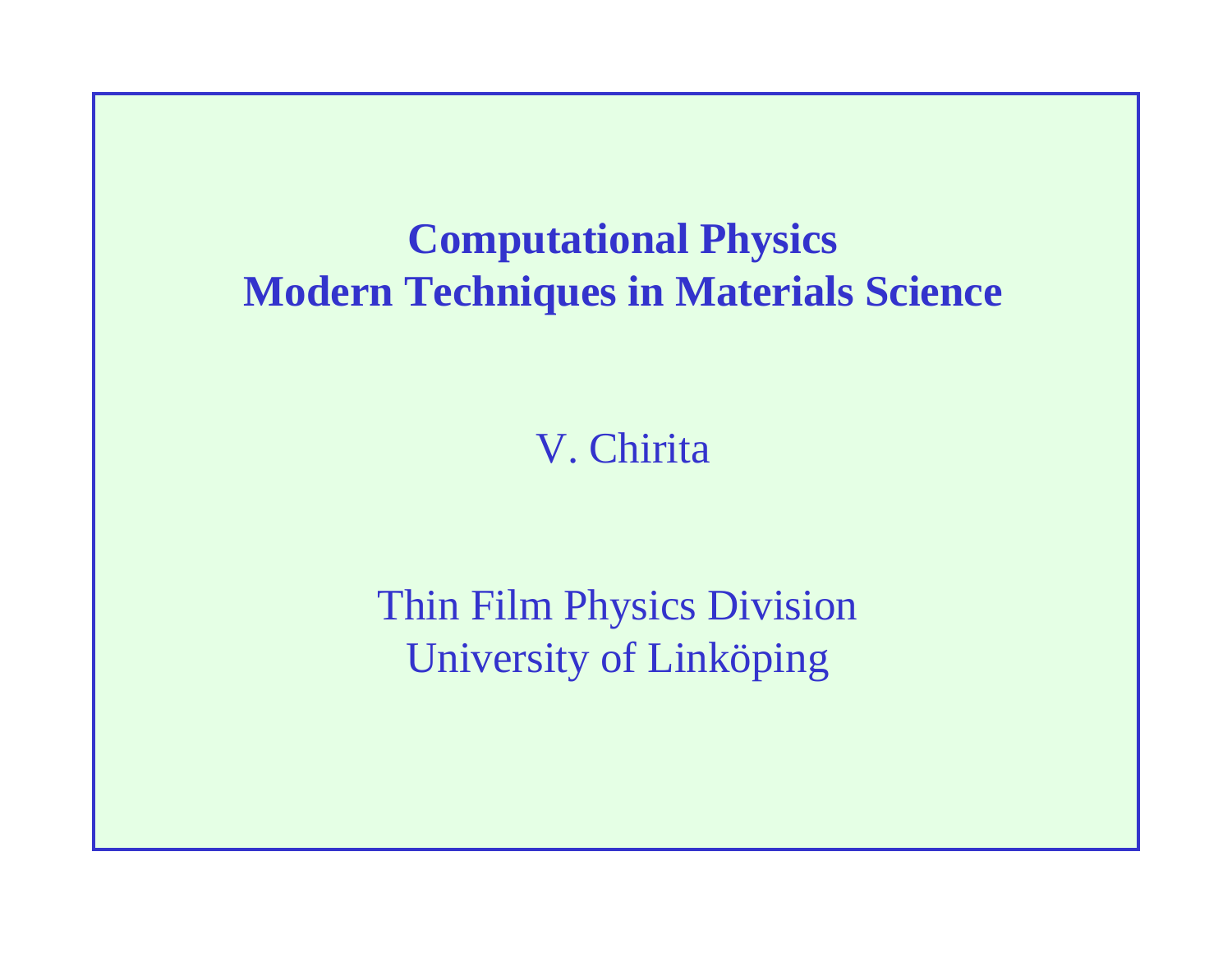# **Course Outline**

- **Scientific Foundation of Computer Simulations**
- **General Features & Common Techniques**
- **Molecular Dynamics (MD) Simulations**
- **Monte Carlo (MC) Simulations**
- **Applications in Materials Science: Thin Films**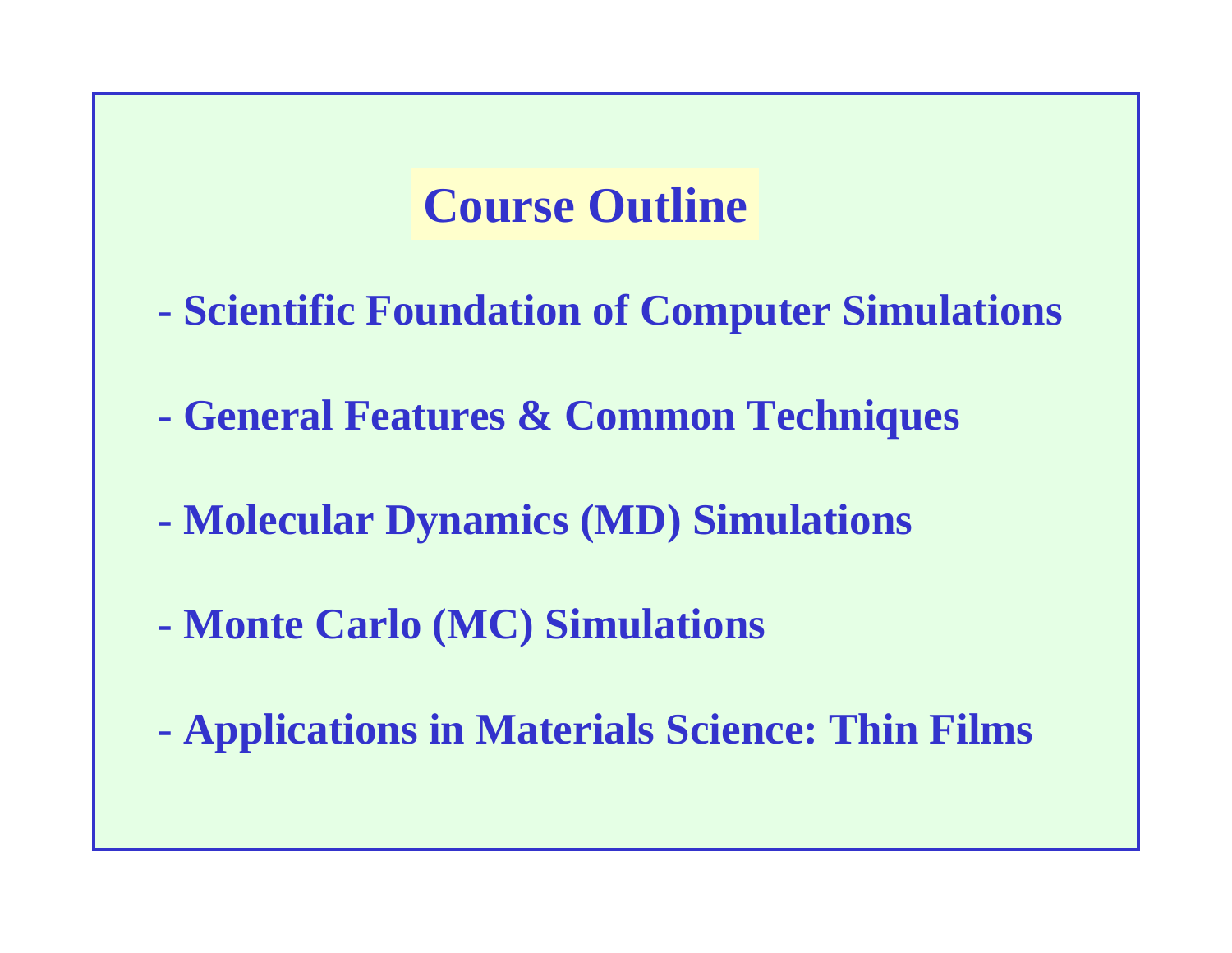# **WHY** do we need computer simulations ?

- Today, state-of-the-art experimental techniques provide resolutions down to the angstrom scale:

- Electron microscopy (HRTEM, SEM)
- Scanning Tunnelling Microscopy (STM)
- Field Ion Microscopy (FIM)
- Atomic Force Microscopy (AFM)
- Diffraction techniques (XRD, LEED, RHEED)
- Theoretical models give us a solid understanding of the governing laws in nature and its building blocks:

- quarks, nucleus, electrons, atoms, elements, galaxies, universe.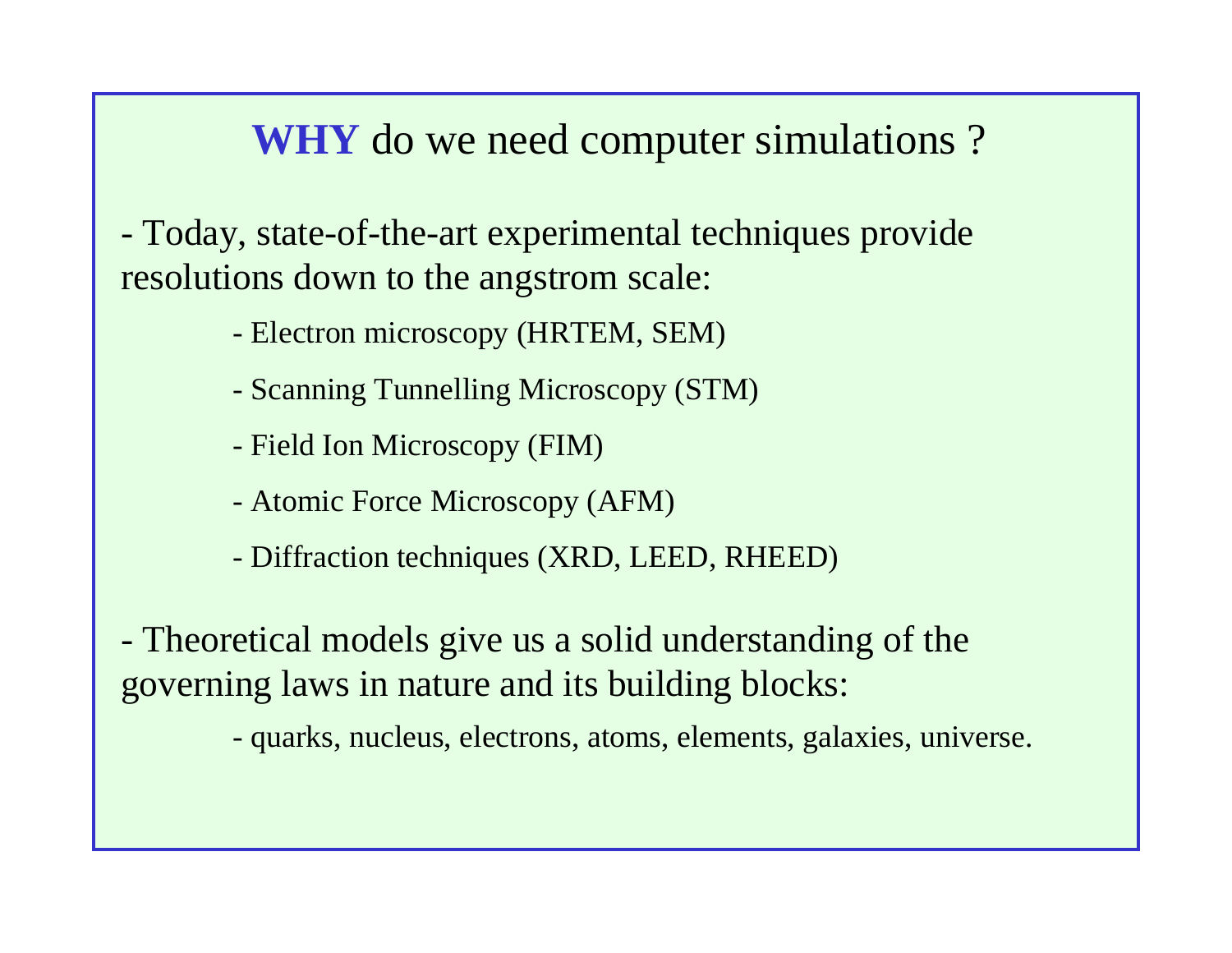Experiments provide detailed information about initial and final states, but basically no informati on about transient processes.

- H o w are atoms, molecules, or clusters, moving ?

Theory gives us usually equations, describing simple systems. The exact analytical sol utions are only known for 2-body problems. There is no exact solution for many-bodies problems.

In materials science, problems involve many-bodies, often in transient states.

- N particles (N >> 2)
- typical time scales: fs ps ns range.

**Computer simulations are essential tools** in materials science.

- **overcome** experimental difficulties (time/space resolution).
- **solid** test for theoretical models.
- **bridge** between theory and experiment.
- **yield** reali stic predictions (materials science, ecology, biology, economics).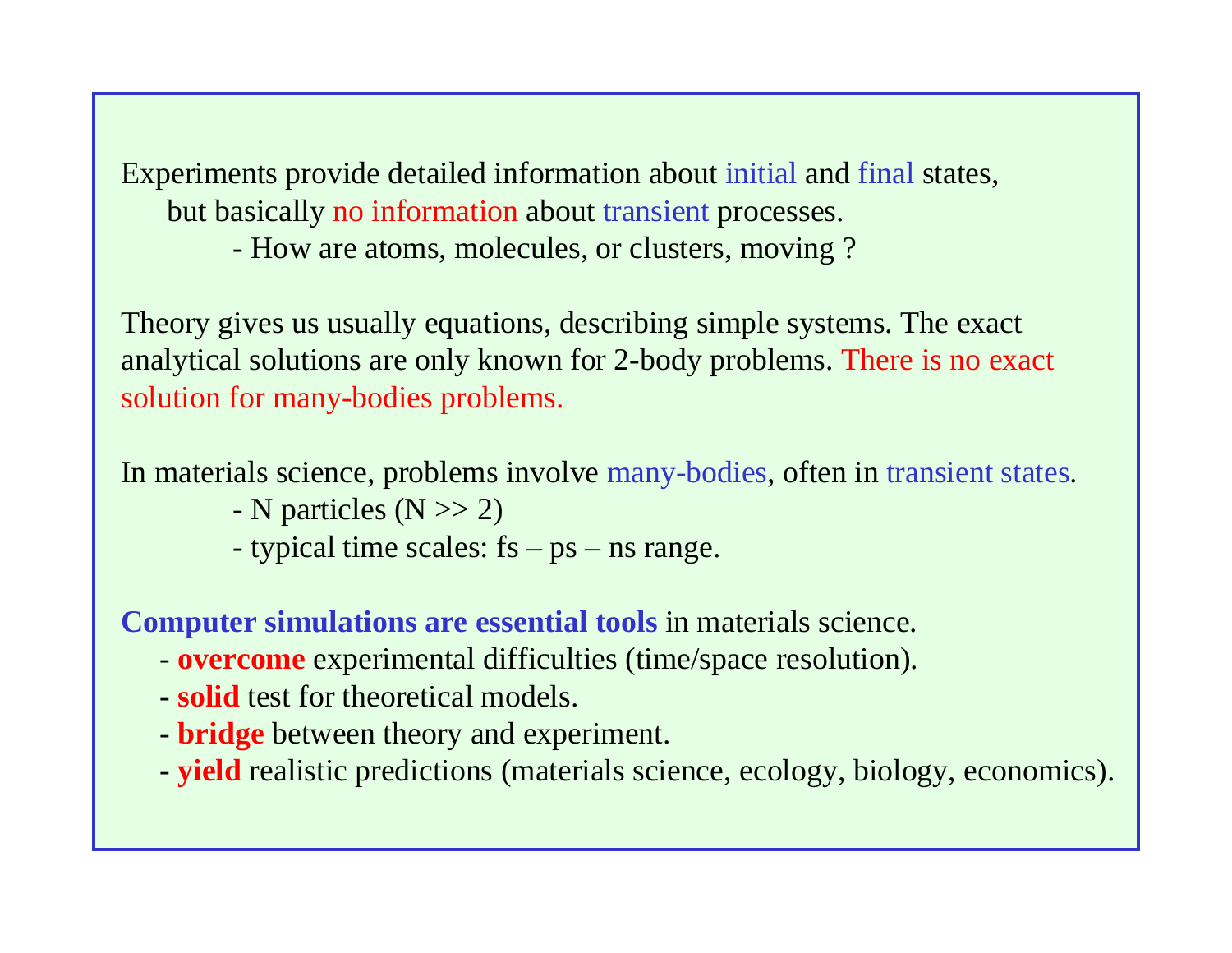### **Computer simulations**:

- **do not** replace experiments.
- **are not** as general as pure theoretical treatments.
- **complement** experiments and theoretical models.

## **Advantages**:

- 
- 
- 
- 
- $-$  implementation  $-$  relatively easy  $\&$  inexpensive.
- *experimental* inputs easily changeable & varied.
- reproducibility practically 100 % reproducible.
- **visualisation** offer unique information at atomic level.

### **Limitations**:

Two main restrictions, based on CPU speed & memory:

- **size** of systems simulated.
- **time scale** of simulations.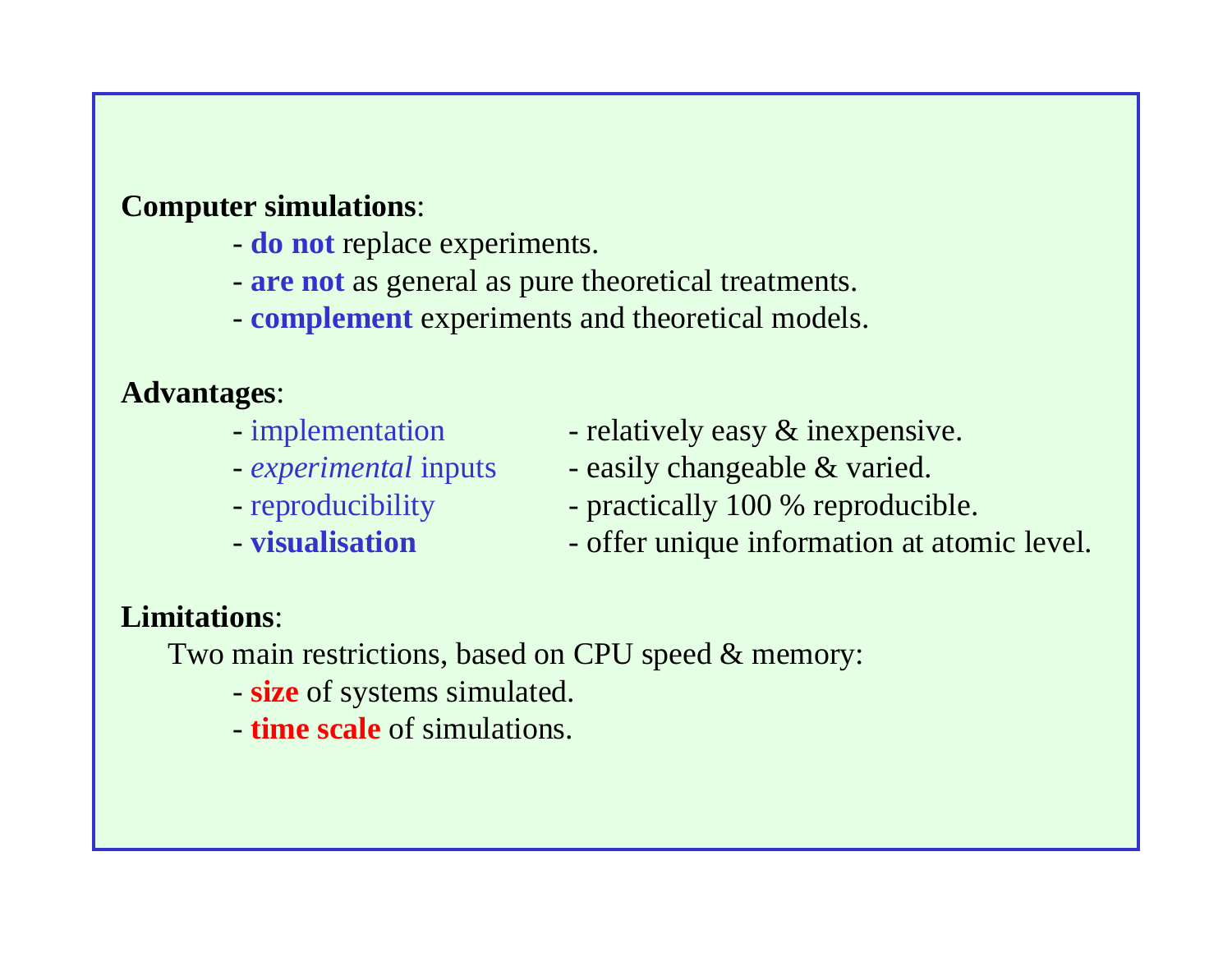#### **WHAT** is a simulation ?

A simulation has some *state* variables  $-S$ . In classical mechanics, S:  $(q_i, p_i)$ .

Initial state  $S_0 \to$  modified by some *process*  $\to$  new state  $S_{n+1} = T(S_n)$ 

- $T(S)$  = iteration function (deterministic or stochastic).
- n = iteration index representing *time* (fictious time).

Goal of simulations is to obtain a set of properties in equilibrium:  $A(S)$ . -typical examples is internal energy E(S), T(S), P(S) etc.

Compare with properties measured in real experiments: **<T>**, **<P>** etc. **< >** averages over large **number** of particles and **time** of measurement.

#### **QUESTION:**

how do we connect microscopic  $(q_i, p_i)$  with macroscopic  $(\langle A \rangle)$  properties ?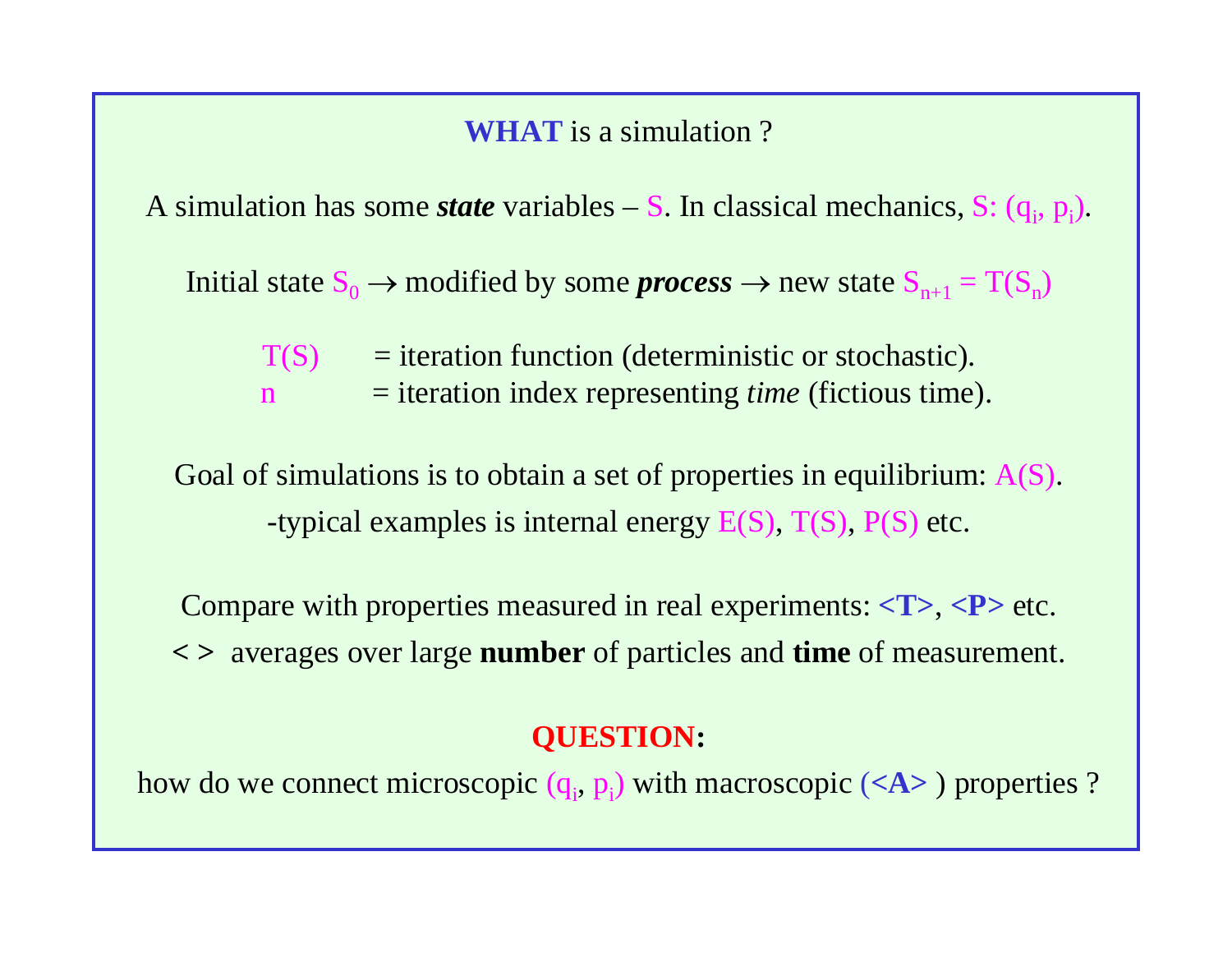The physical foundation of simulation is **statistical mechanics**.

Real experiments yield **<A>** as a time average, from measurements made at successive times  $(t_1, t_2, \ldots t_M)$ :

 $\langle A \rangle = \sum_i A_i P_i$  where  $P_i = n_i / M$  is number of times system is in state **i**.

Gibbs introduced the artifice of large number of replicas of a system (*ensemble*) and replaced  $\langle A_{time} \rangle$  with  $\langle A_{enc} \rangle$ :

 $\langle A_{time} \rangle = \langle A_{enc} \rangle$ 

The equality holds only if the system is **ERGODIC.**

**Ergodicity** is the *fundamental* assumption of classical statistical mechanics.

The **ergodic hypothesis** is also the basis of **computer simulations**.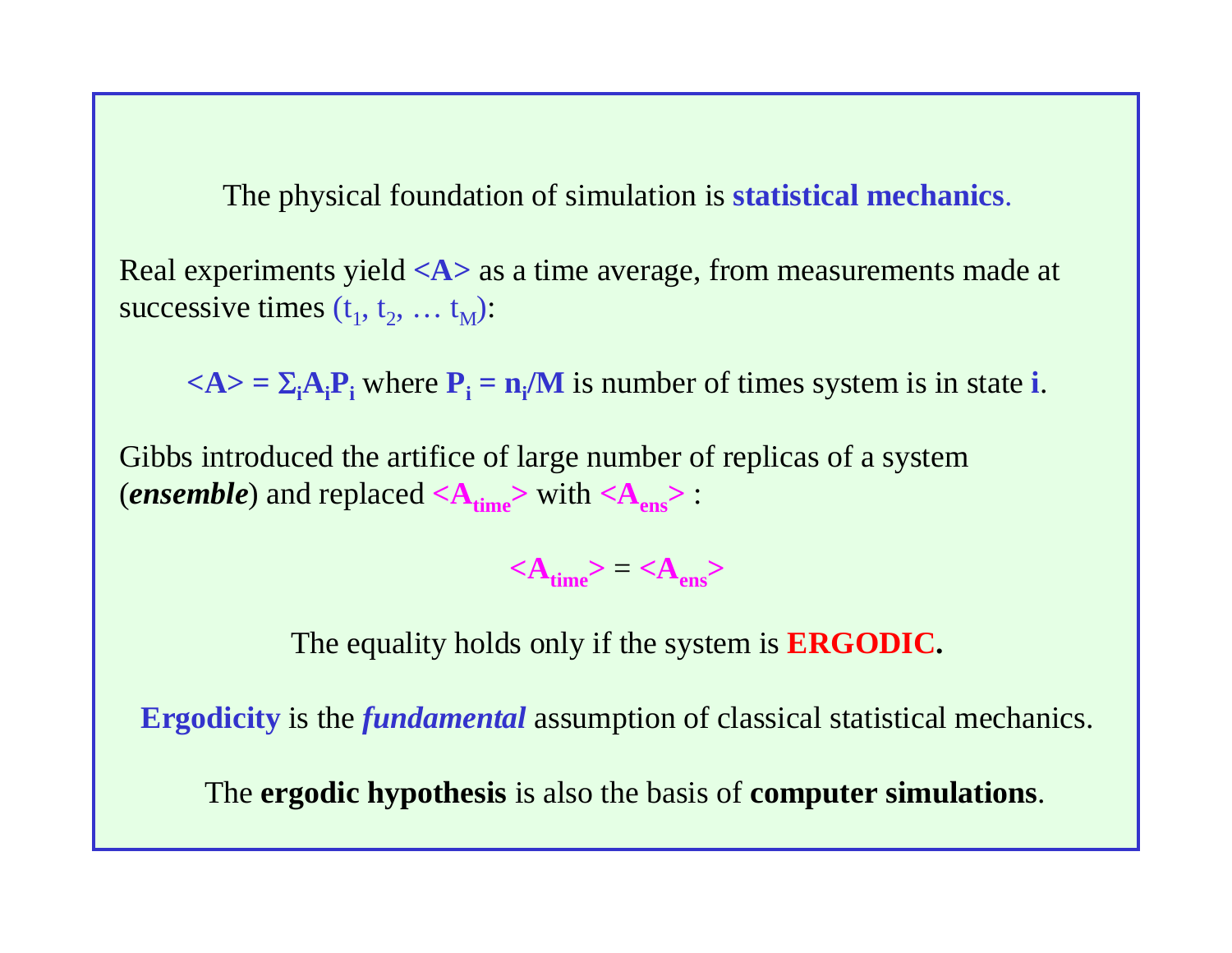## **WHAT** is Ergodicity?

\* after a certain time, one loses memory of ones initial state.

\* systems, no matter how prepared, relax after reasonable time towards statistical equilibrium (all macroscopic variables are constant in time).

\* time average over a typical trajectory equals the ensemble average.

## **Attention**! **Not all systems are ERGODIC**!!!

Non-ergodic behaviour = equilibrium is reached depending of initial conditions.

- typically a *low temperature* effect.
- characteristic for *classical systems*.
- example: 64 Ar atoms at 5K will never reach equilibrium!

In computer simulations, non-ergodicity allows the study of metastable states occurring in nature (for example, freezing of super-cooled liquids or glass).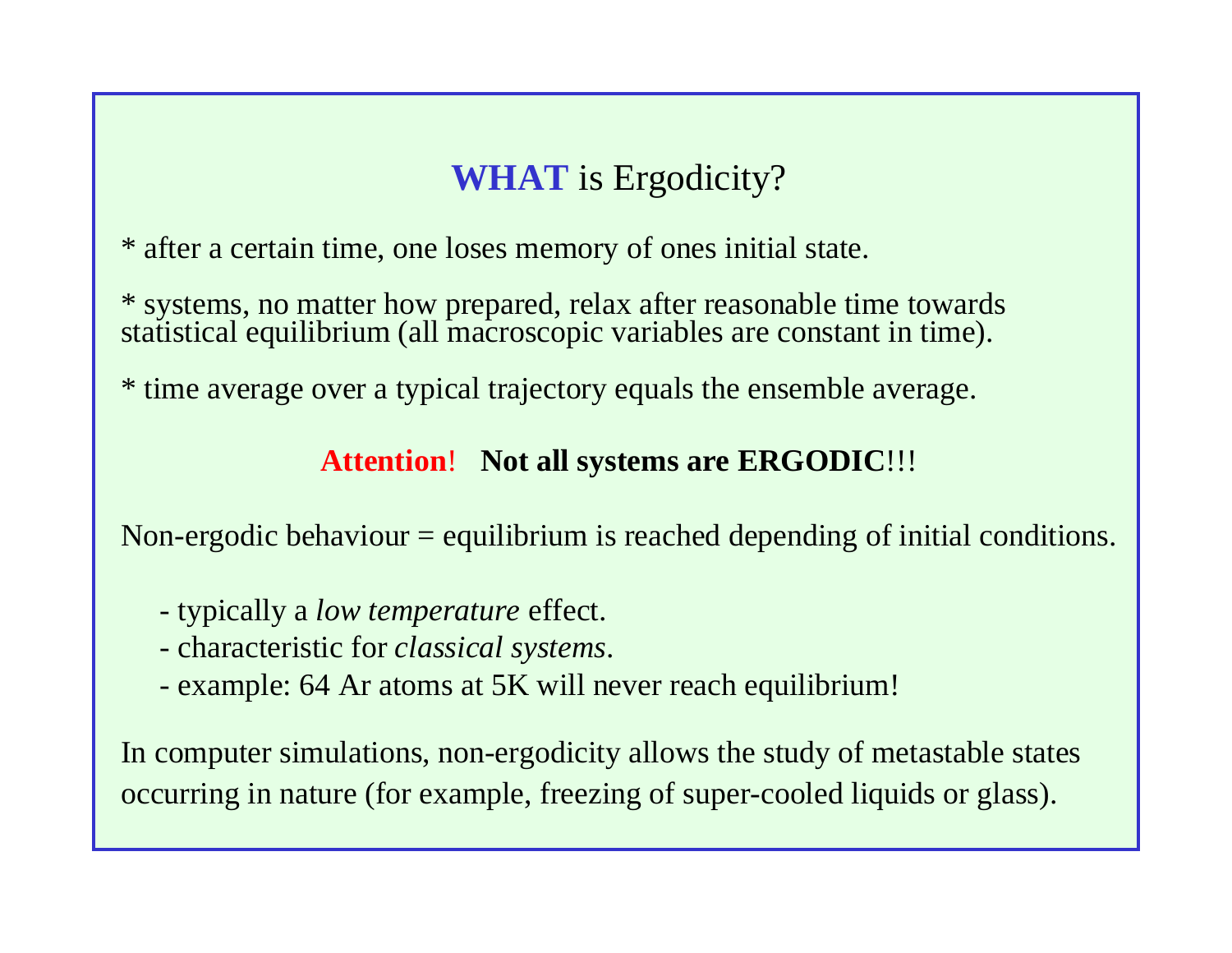Any computer simulation starts with a **valid statistical ensemble**. **valid = each thermodynamic variable is fixed**

| microcanonical      | constant $N, V, E$         |
|---------------------|----------------------------|
| canonical           | constant $N, V, T$         |
| isothermal-isobaric | constant $N, P, T$         |
| grand canonical     | constant $\mu$ , $V$ , $T$ |

Often, one should include some contact with a thermal bath. All simulation algorithms can sample each ensemble distribution.

**Langevin Dynamics** - **Brownian Dynamics** - **Smart Monte Carlo** 

**Molecular dynamics (MD)** - no randomness (*deterministic*)

- heat bath adds additional forces.
- heat bath determines velocities.
- random walk biased by force.
- **Monte Carlo** (**MC**)  $\longrightarrow$  unbiased random walk (*stochastic*)  $\longrightarrow$  <A><sub>ens</sub>

 $\textbf{MD}$  approach  $\Rightarrow$  <A> $_{\text{time}}$  ~ <A> $_{\text{ens}}$   $\Leftarrow$  MC approach

$$
\rightarrow \text{&}\sum_{time}
$$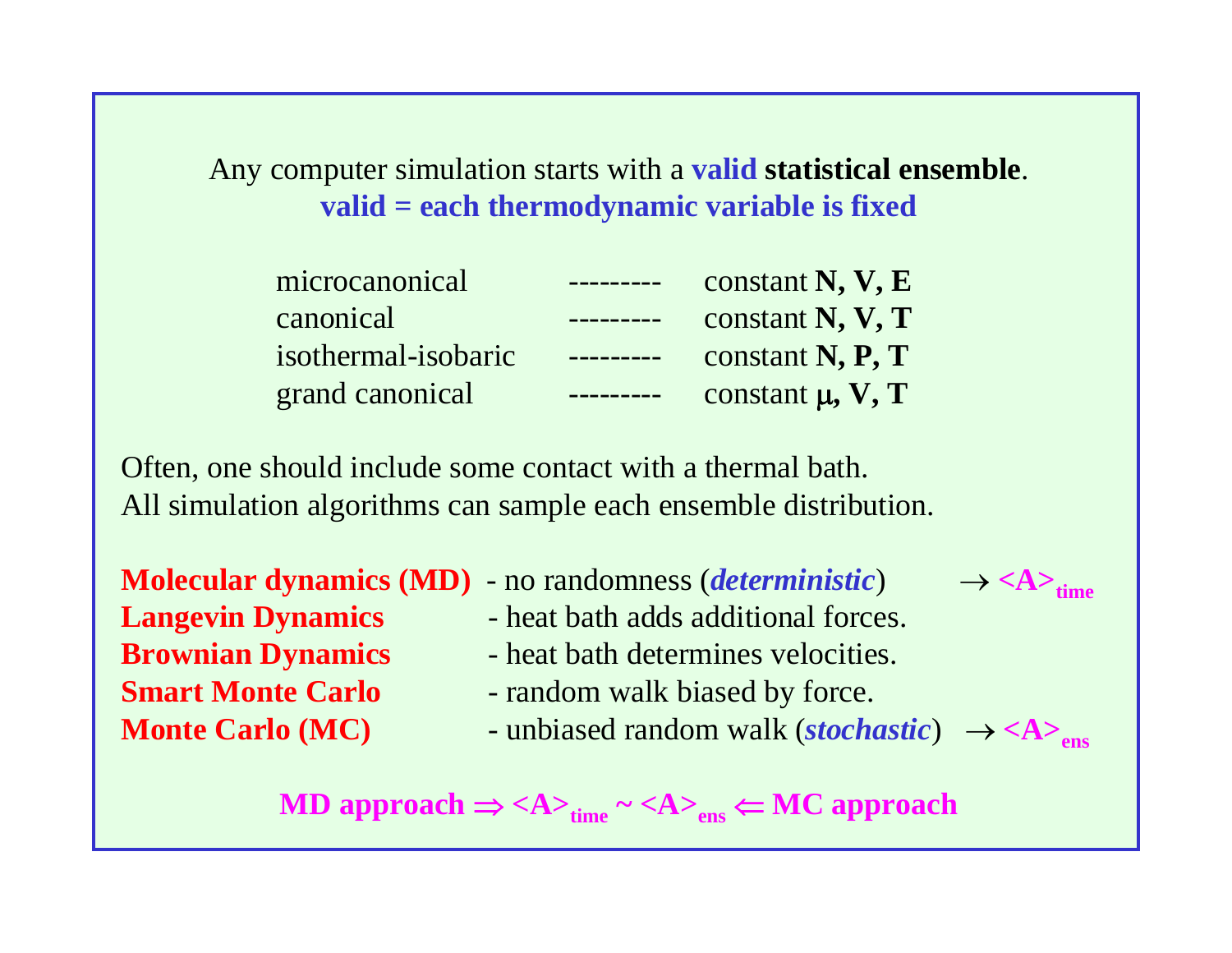#### **General features & common techniques**

We concentrate on Monte Carlo (MC) and Molecular Dynamics (MD) methods.

Classical system with N particles  $\rightarrow$   $(q_i, p_i)$ ,  $i = 1, 2, ...$  N = classical phase space.

Within the B.O. in the classical limit:  $(q_i, p_i) \Leftrightarrow H(q_i, p_i) = K(p_i) + V(q_i)$ 

#### **H – the hamiltonian is the basic input in any simulation.**

 $q_i \equiv r_i - c$ artesian coordinates; p<sub>i</sub> – conjugate momenta

Kinetic Energy: 
$$
K = \sum_{i=1}^{N} \sum_{\alpha} p_{i_{\alpha}}^2 / 2m_i
$$
;  $\alpha = x, y, z$ 

Potential Energy: 
$$
V = \sum_i v_1(r_i) + \sum_i \sum_{j>i} v_2(r_i, r_j) + \sum_i \sum_{j>i} \sum_{j>i} v_3(r_i, r_j, r_k) + ...
$$
  
\n $\parallel$   
\n $\parallel$   
\nExt. field Partial *Pair potential* 3-body term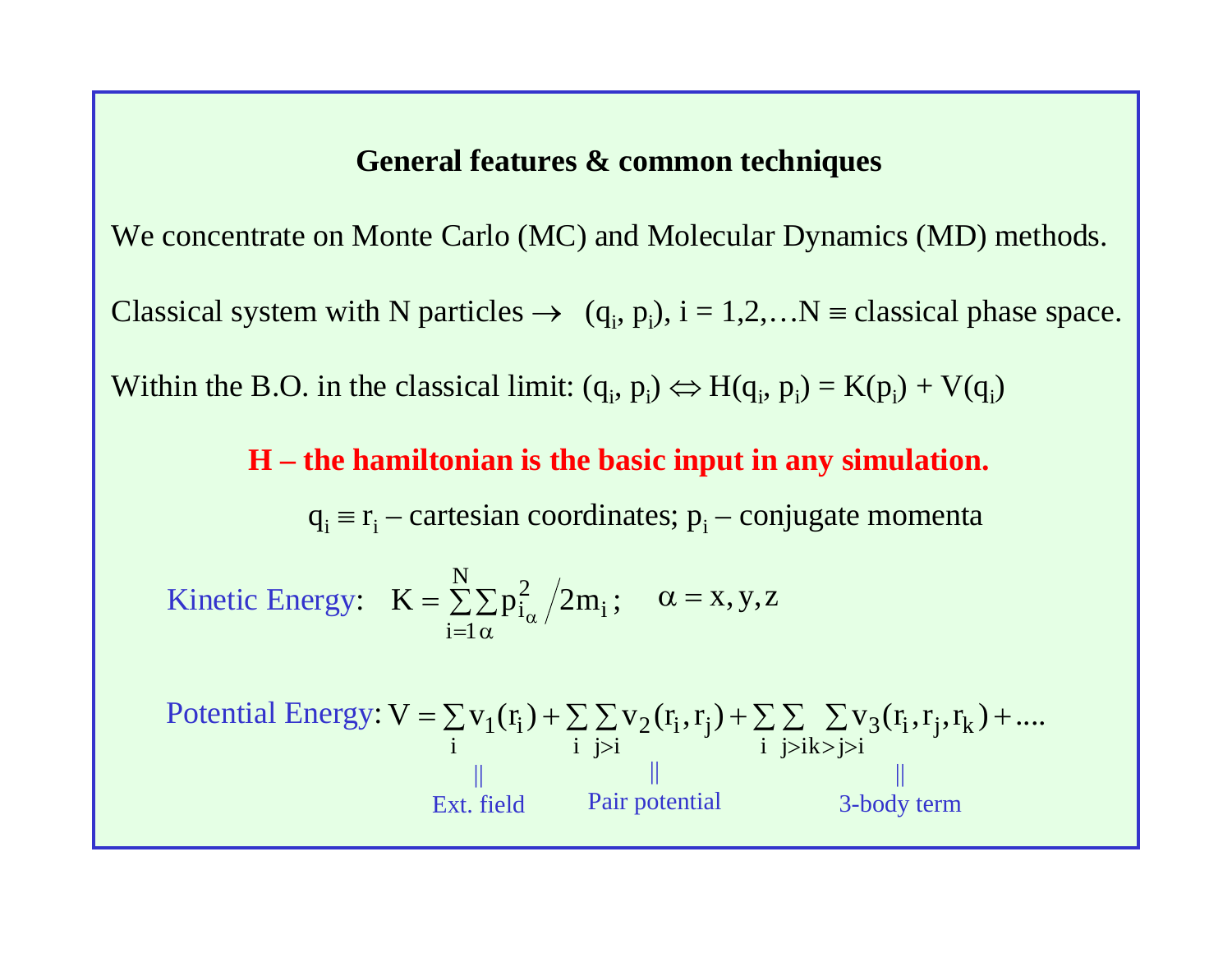Exceptionally active and important research field

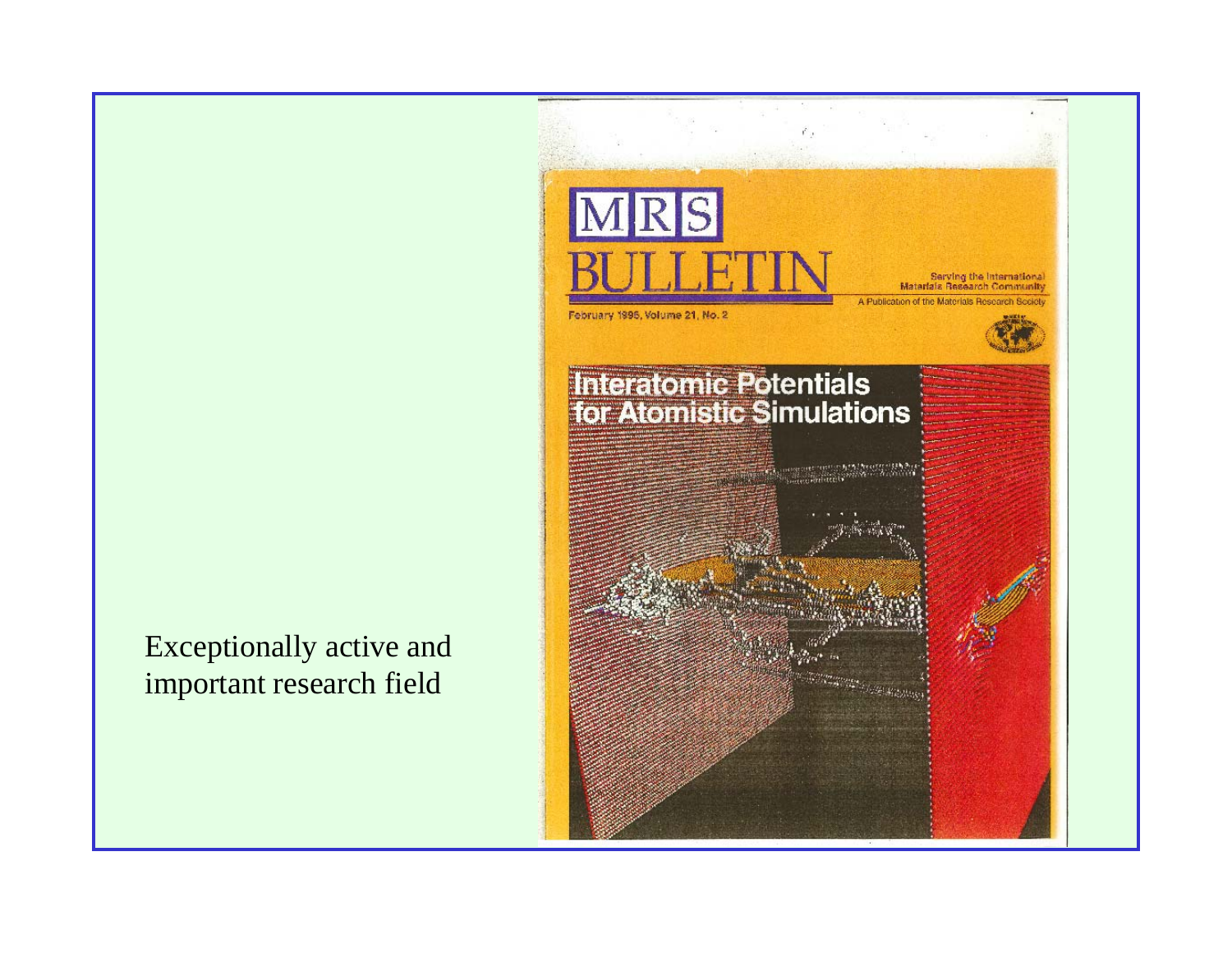## **Interaction Potentials**

Essential feature, requirement for MD and MC correct computations.

Results, accuracy of predictions depend massively of interaction quality, exclusively in the case of MD simulations.

Consequently, interaction potentials are the most important ingredient in classical MD and MC simulations.

Most general formulation for potential energy of a classical system depending on the coordinates of the atoms:

 $E_{total} = \sum_{i < j} \Phi_2(r_i, r_j) + \sum_{i < j < k} \Phi_3(r_i, r_j, r_k) + ... + \sum_{i < j < k < ... < n} \Phi_n(r_i, r_j, r_k, ...r_n) + ...$ total  $= \sum_{i < j} \Phi_2(r_i, r_j) + \sum_{i < j < k} \Phi_3(r_i, r_j, r_k) + ... + \sum_{i < j < k < ... < n} \Phi_n(r_i, r_j, r_k, ...r_n) +$ 

where  $n = 2, 3, 4...$  and  $\Sigma_{i \leq j \leq k \leq ... \leq n} \Phi_n(r_i, r_j, r_k, ..., r_n)$  is the sum of the *n*-body terms.

Fundamental assumption is that the series converges rapidly & higher order terms are neglected. Based on this expansion, interaction potentials can be classed as:

- Pair potentials, exclusively two-body terms  $\Phi_2$  ( $r_i$ ,  $r_j$ ).
- Many-body potentials, three-body and higher terms.

In practice, the *n*-body expanded is usually truncated after  $\Phi_3$  (ri, rj, r<sub>k</sub>).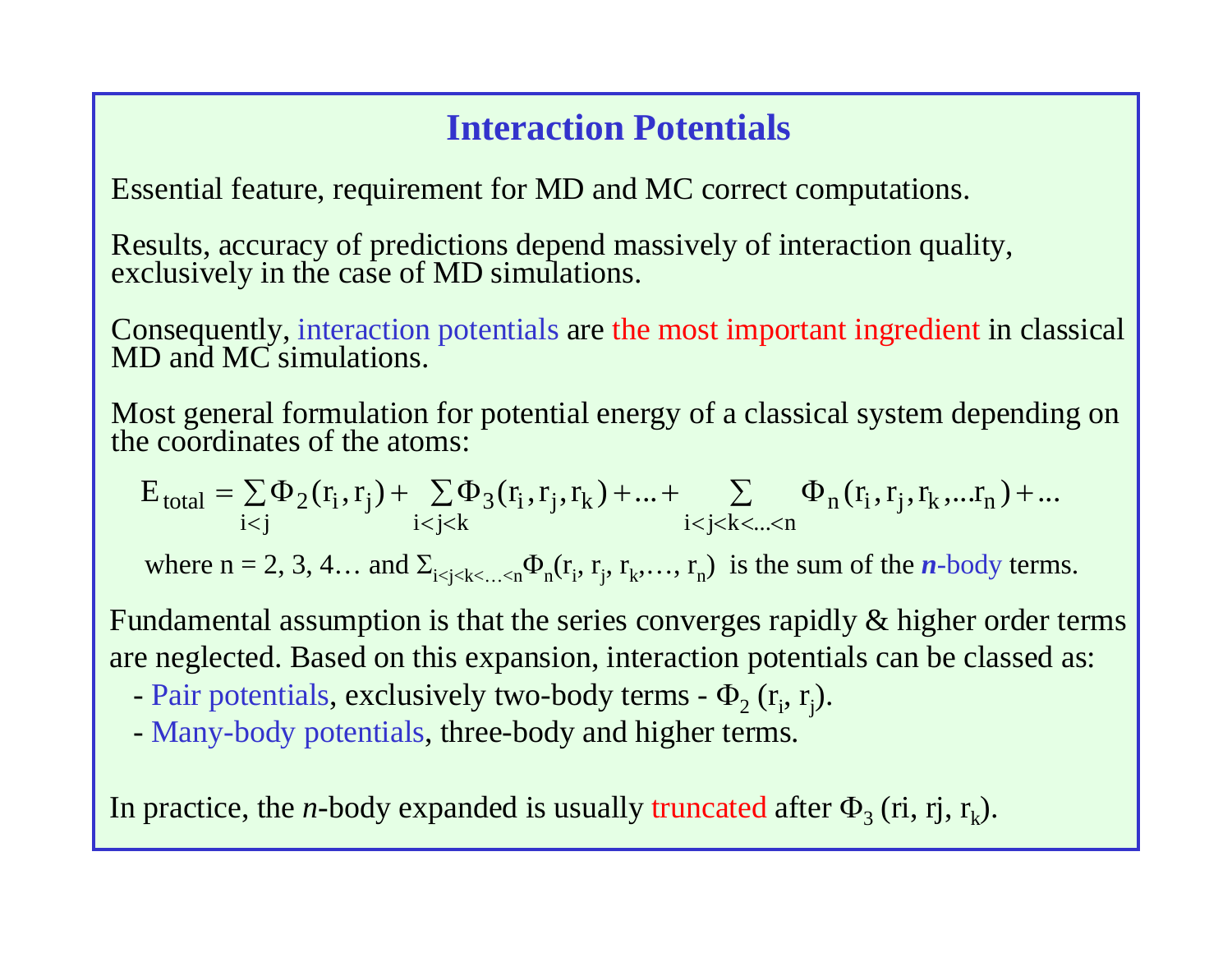## **Criteria for Choosing a Potential**

- 
- **\* Accuracy**  reproduce properties as closely as possible.
- 
- \* **Transferability**  applicable to as many systems as possible.
- \* **Computational speed**  force calculations are the most time consuming.
	- $-$  2-body potential  $V(r_{ii}) = V(||r_i r_i||)$
	- 3-body potential  $V(r_{ijk})$  depends on orientation more computation.

## **Typical Emphasis for Various Disciplines**

- 1. CHEMISTRY priority is on accuracy.
	- rate constants, for example, require very accurate reaction barriers.
- 2. STATISTICAL MECHANICS Computational speed is important. - Complexity can easily arise even simple potentials are used.
- 3. BIOCHEMISTRY Combination of all criteria is desired.
	- Protein structures, polymers have significantly different configurations.
- 4. MATERIALS SCIENCE most certainly all three criteria. - Calculation of equilibrium atom positions, comparison with experiment.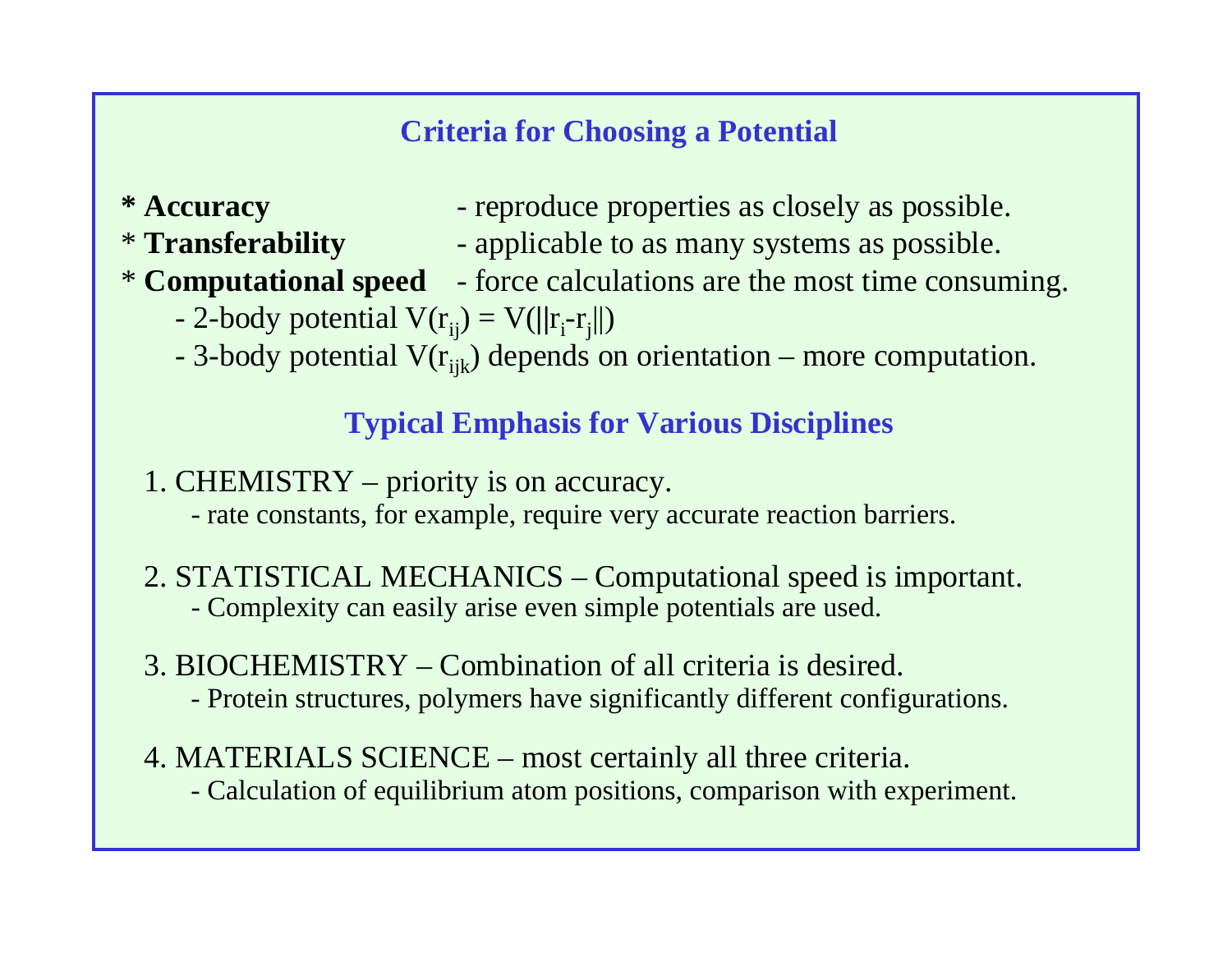## **Obtaining a Potential**

- 1. Analytic potentials based on ad hoc functional forms and assumptions. - typically, pair potentials
- 2. Analytic potentials derived from quantum-mechanical bonding arguments.
	- Embedded Atom Method (EAM)
	- Bond order potentials
	- Effective Medium Theory (EMT)
	- Finnis and Sinclair (FS)
	- Glu model
	- **all** appear as 2-body-type, in reality, cleverly disguised MANY-body potentials.
- 3. Forces obtained directly from electronic structure (*ab-initio*) calculations. - Car-Parrinelo MD
- 4. Force Field Methods extremely valuable but never transferable.
	- Can contain accurate parameterizations for intramolecular, as well as pair (LJ) and long range (Coulomb) interactions, but only for one material.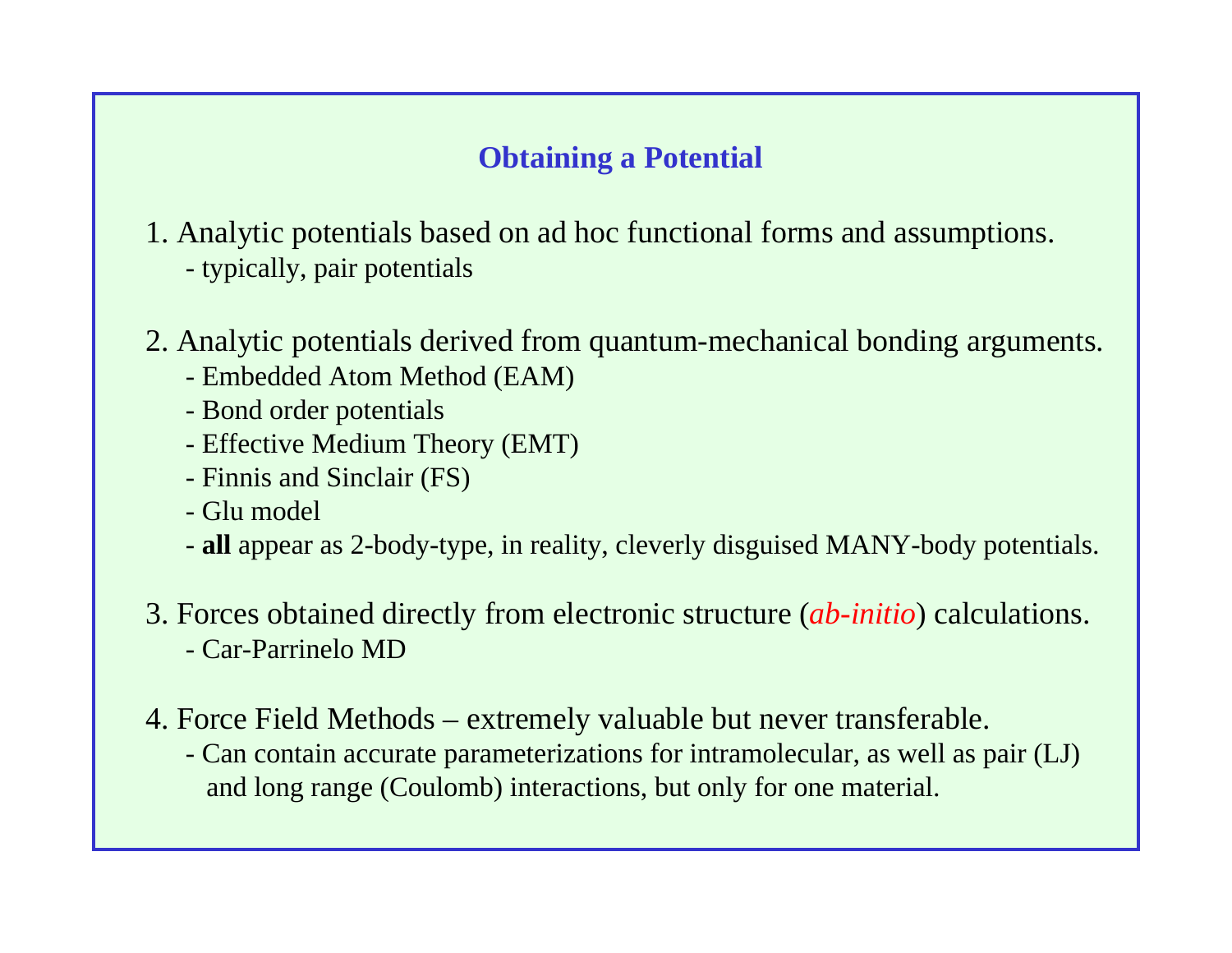## **Potential Functionals**

\* 2-body interactions:  $\Phi(1,...,N) = \sum_{i \le i} V_2(i,j)$ 

- work fine for rare gases (Ar, Ne, Kr, Xe).

- Lennard-Jones:  $V_2(r) = 4\epsilon [x^{-12} x^{-6}]$ 
	- maximal well-depth of potential.
	- $x = r/\sigma$  distance in units of  $\sigma$ , where  $\sigma$  is effective radius.
- Morse, Yukawa, Double Yukawa, Hard-Sphere, Soft-Sphere etc.
- \* 3-body interactions:  $\Phi(1,...,N) = \sum_{i \le i} V_2(i,j) + \sum_{i \le i \le k} V_3(i,j,k)$

- used mostly for covalent systems (Si, C, SiC).

- Stillinger – Weber:

 $V_2(r) = A (Br^p - r^q) \exp[(r-a)-1]$ ; where A, B, p, q, a – params.  $V_3(r) = h(r_{ii}, r_{ik}, \theta_{jik}) + h(r_{ii}, r_{ik}, \theta_{ijk}) + h(r_{ki}, r_{ki}, \theta_{ik})$ .

- Tersoff:

 $V_2(r) = f_C(r) + [f_R(r) + bf_A(r)]; b = b(\theta_{ijk})$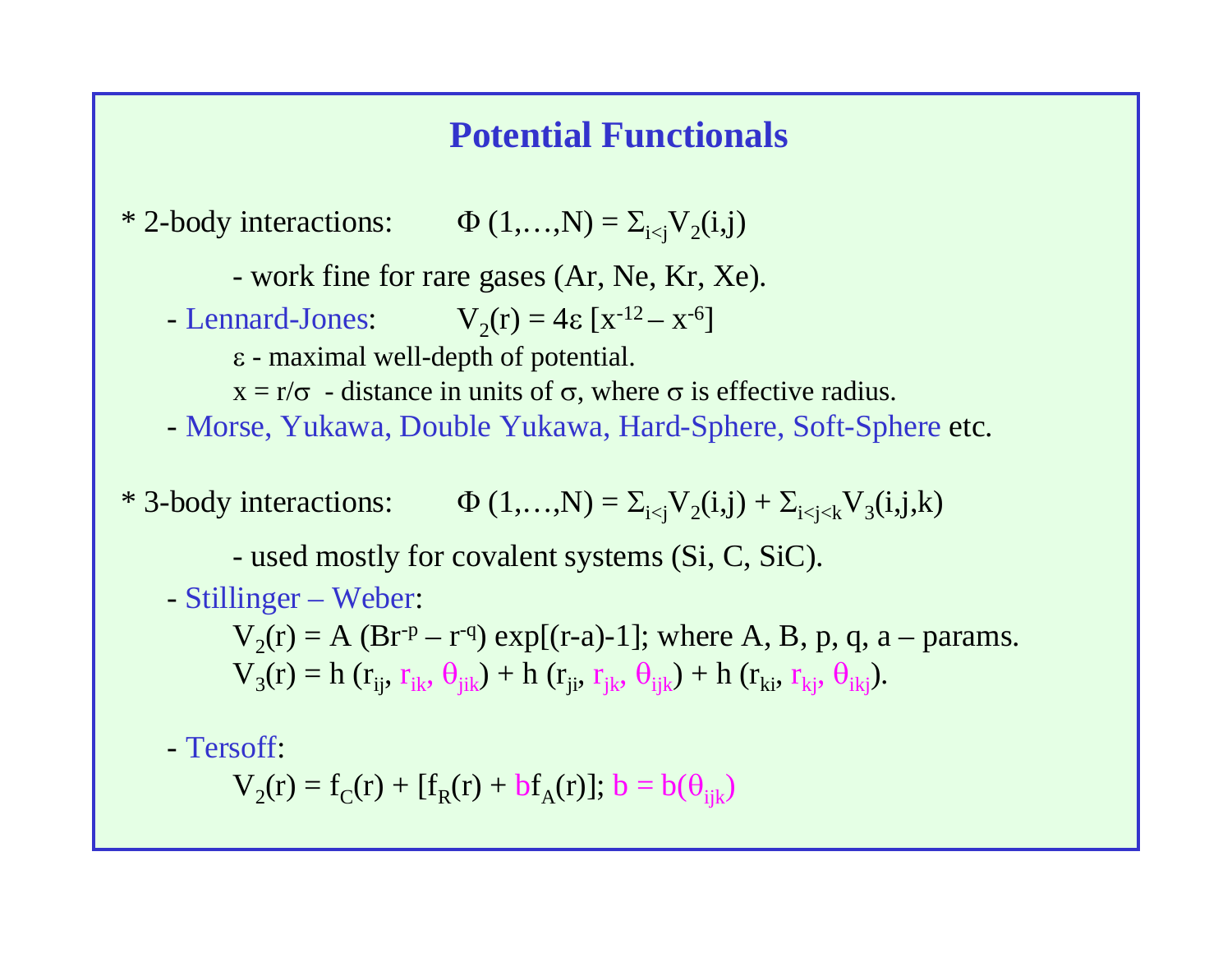## **Tersoff functional**

**-** the 2 & 3 body interactions require extensive CPU time.

$$
E = \sum_{i}^{N} \Phi_{i}; \qquad \Phi_{i} = \frac{1}{2} \sum_{j(\neq i)}^{N} f_{c}(r_{ij}) [V_{R}(r_{ij}) - b_{ij} V_{A}(r_{ij})]
$$
  
where  

$$
f_{c}(r_{ij}) = \begin{cases} 1 & \text{if} & r_{ij} < R - D \\ \frac{1}{2} - \frac{1}{2} \sin \left[ \frac{\pi}{2} (r_{ij} - D) / D \right] & \text{if} & R - D < r_{ij} < R + D \\ 0 & \text{if} & r_{ij} > R + D \end{cases}
$$

3-body part given by:

$$
V_R(r_{ij}) = A \exp(-\lambda_1 r_{ij}); \quad V_A(r_{ij}) = B \exp(-\lambda_2 r_{ij}); \quad b_{ij} = (1 + \beta^n \xi_{ij}^n)^{-1/2n}
$$

$$
\xi_{ij} = \sum_{k(\neq i,j)}^N f_c(r_{ik}) g(\theta_{ijk}) \exp[\lambda_3^3 (r_{ij} - r_{ik})^3]
$$

$$
g(\theta_{ijk}) = 1 + c^2 / d^2 - c^2 / [d^2 + (h - \cos \theta_{ijk})^2]
$$
  
A, B,  $\lambda_1$ ,  $\lambda_2$ ,  $\lambda_3$ ,  $\beta$ , n, c, d, h – given parameters; R, D [Å] – interaction range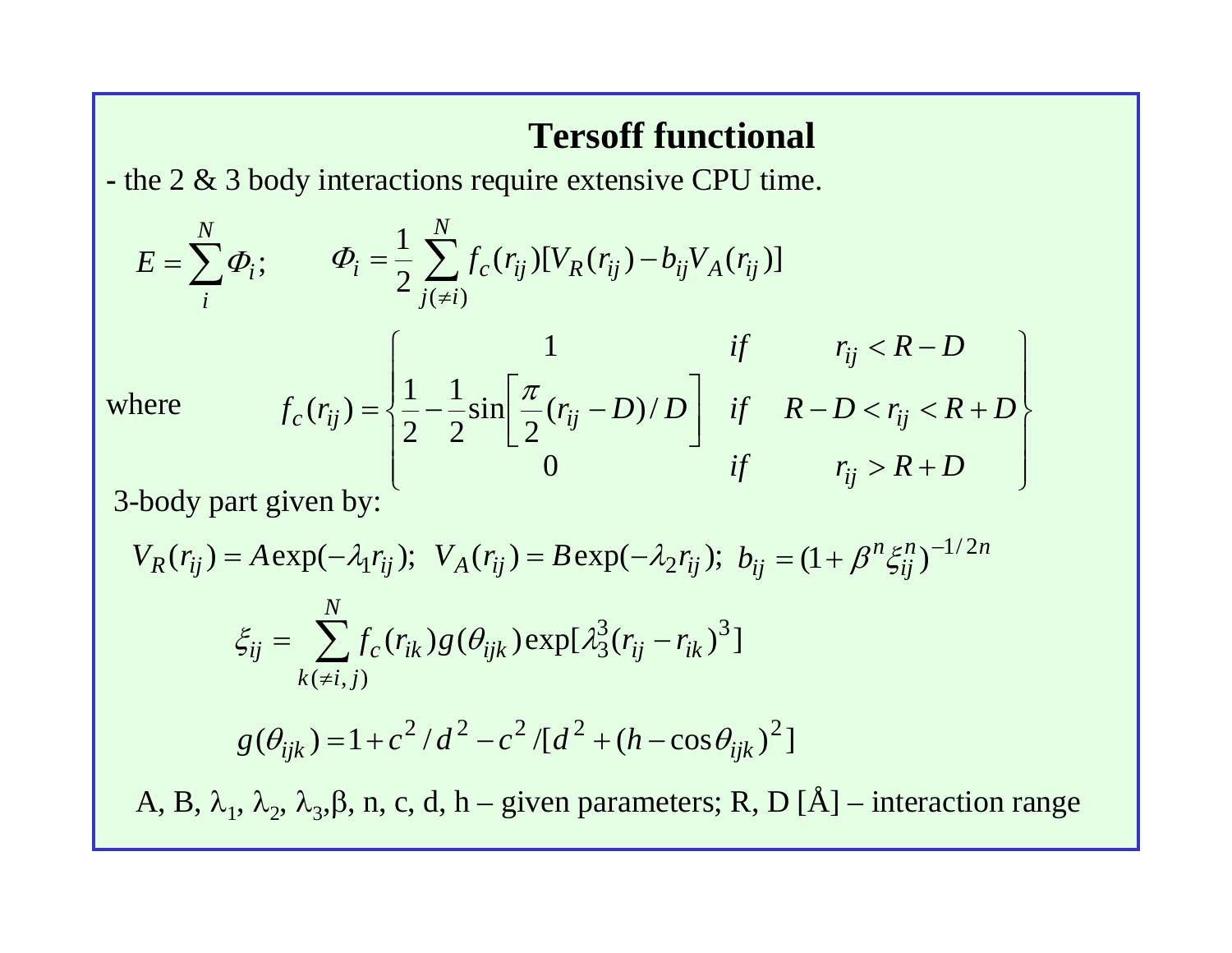## **Embedded-Atom Method (EAM) – Johnson's functional**

- very useful for metal-metal interactions (this is the fcc analytical form);
	- there are also separate forms for bcc and hcp structures.

$$
E_t = \sum_i F(\rho_i) + \frac{1}{2} \sum_{i,j} \Phi(r_{ij}); \quad \rho_i = \sum_j f(r_{ij})
$$

- where:  $E_t =$  total internal energy.
	- $\sim \rho_i$  = the electron density at atom *i* due to all other atoms.
	- f ( rij ) = the electron density at atom *i* due to atom *j* as a fct. of distance.
	- $r_{ij}$  = separation distance between atoms  $\bm{i}$  and  $\bm{j}$ .
	- $-F(\rho_i)$  = the energy to embed atom *i* in an electron density  $\rho_i$ .
	- $\Phi(\mathbf{r}_{ij})$  = two-body potential between atoms  $\boldsymbol{i}$  and  $\boldsymbol{j}$ .

- can also be used in the following form for all alloy potentials:

$$
\Phi^{ab}(r) = \frac{1}{2} \left( \frac{f^b(r)}{f^a(r)} \Phi^{aa}(r) + \frac{f^a(r)}{f^b(r)} \Phi^{bb}(r) \right)
$$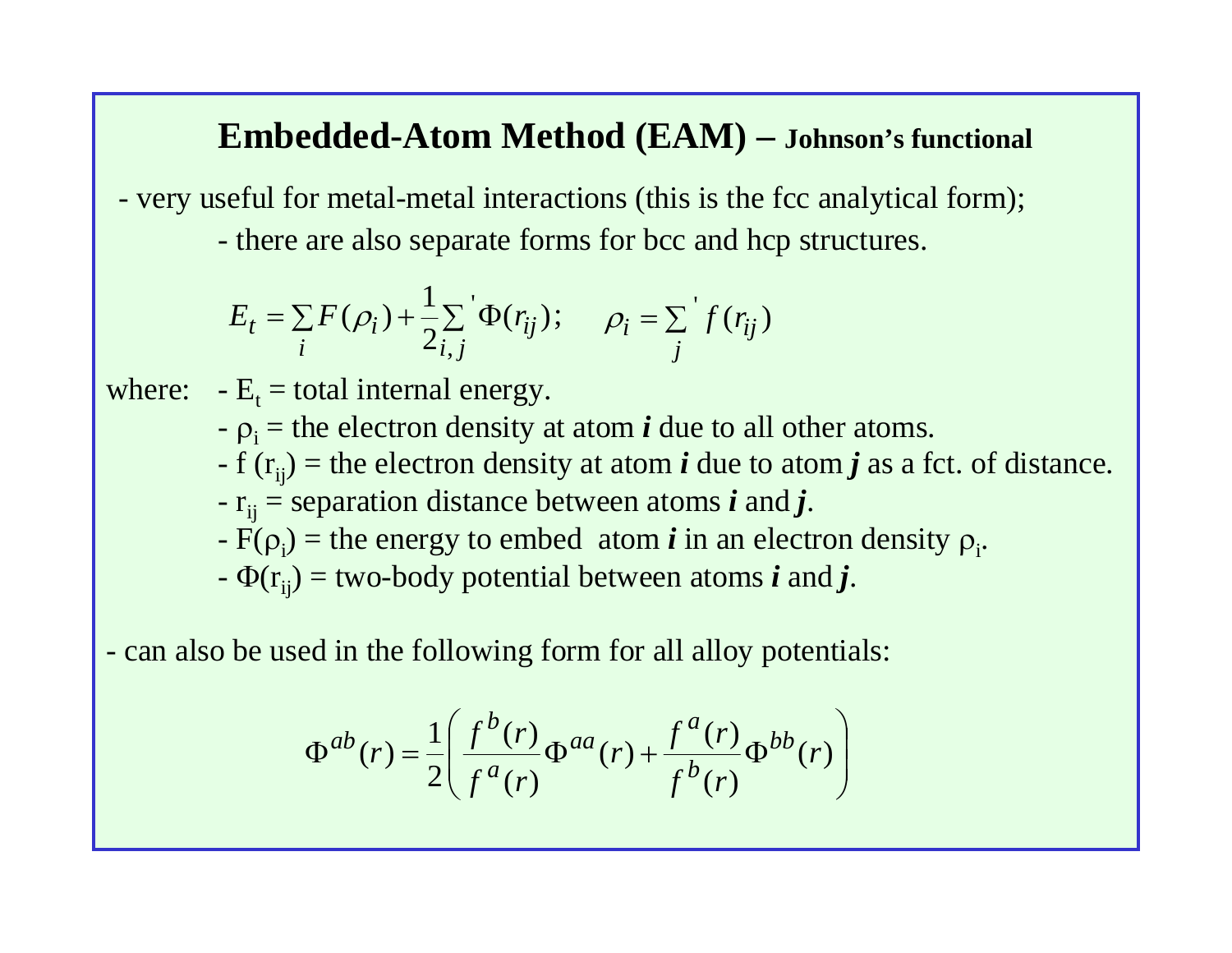- electron density and two-body potential taken as decreasing exponentials:

$$
f(r) = f_e \exp[-\beta(r/r_e - 1)]; \Phi(r) = \Phi_e \exp[-\gamma(r/r_e - 1)].
$$

-the embedding function is determined by fitting to a universal eq. of state in the form of a Rydberg fct.:

$$
F(\rho) = -E_c (1 - \ln x)x - 6\Phi_e y
$$

where:  $x = (\rho / \rho_e)^{\alpha/\beta}$ ;  $y = (\rho / \rho_e)^{\gamma/\beta}$ ;  $\alpha = 3(\Omega B / E_c)^{1/2}$ ;  $\gamma = 15(\Omega G / \beta E_{UF})$ 

|      | <b>Inputs</b>   |           |                 |                            | <b>Model parameters</b> |  |       |                |                   |         |          |  |
|------|-----------------|-----------|-----------------|----------------------------|-------------------------|--|-------|----------------|-------------------|---------|----------|--|
| Atom | $\Omega$        | $\rm E_c$ | $E_{\text{UF}}$ | $\Omega$ B                 | $\Omega G$              |  | $f_e$ | $\Phi_{\rm e}$ | $\alpha$          | $\beta$ | $\gamma$ |  |
|      |                 |           |                 |                            |                         |  |       |                |                   |         |          |  |
| Cu   |                 |           |                 | 11.81 3.54 1.30 10.17      | 4.05                    |  | 0.30  |                | $0.59 \quad 5.09$ | 5.85    | 8.00     |  |
| Ag   | 17.10 2.85 1.10 |           |                 | 11.10                      | 3.61                    |  | 0.17  | 0.48           | 5.92              | 5.96    | 8.26     |  |
| Au   |                 |           |                 | 16.98 3.93 0.90 17.70      | 3.29                    |  | 0.23  | 0.65           | 6.37              | 6.67    | 8.20     |  |
| Ni   |                 |           |                 | 10.90 4.45 1.70 12.28 6.45 |                         |  | 0.41  | 0.74           | 4.98              | 6.41    | 8.86     |  |
| Pd   |                 |           |                 | 14.72 3.91 1.54 17.92      | 4.99                    |  | 0.27  | 0.65           | 6.42              | 5.91    | 8.23     |  |
| Pt   |                 |           |                 | 15.06 5.77 1.60 26.60      | 6.12                    |  | 0.38  | 0.95           | 6.44              | 6.69    | 8.57     |  |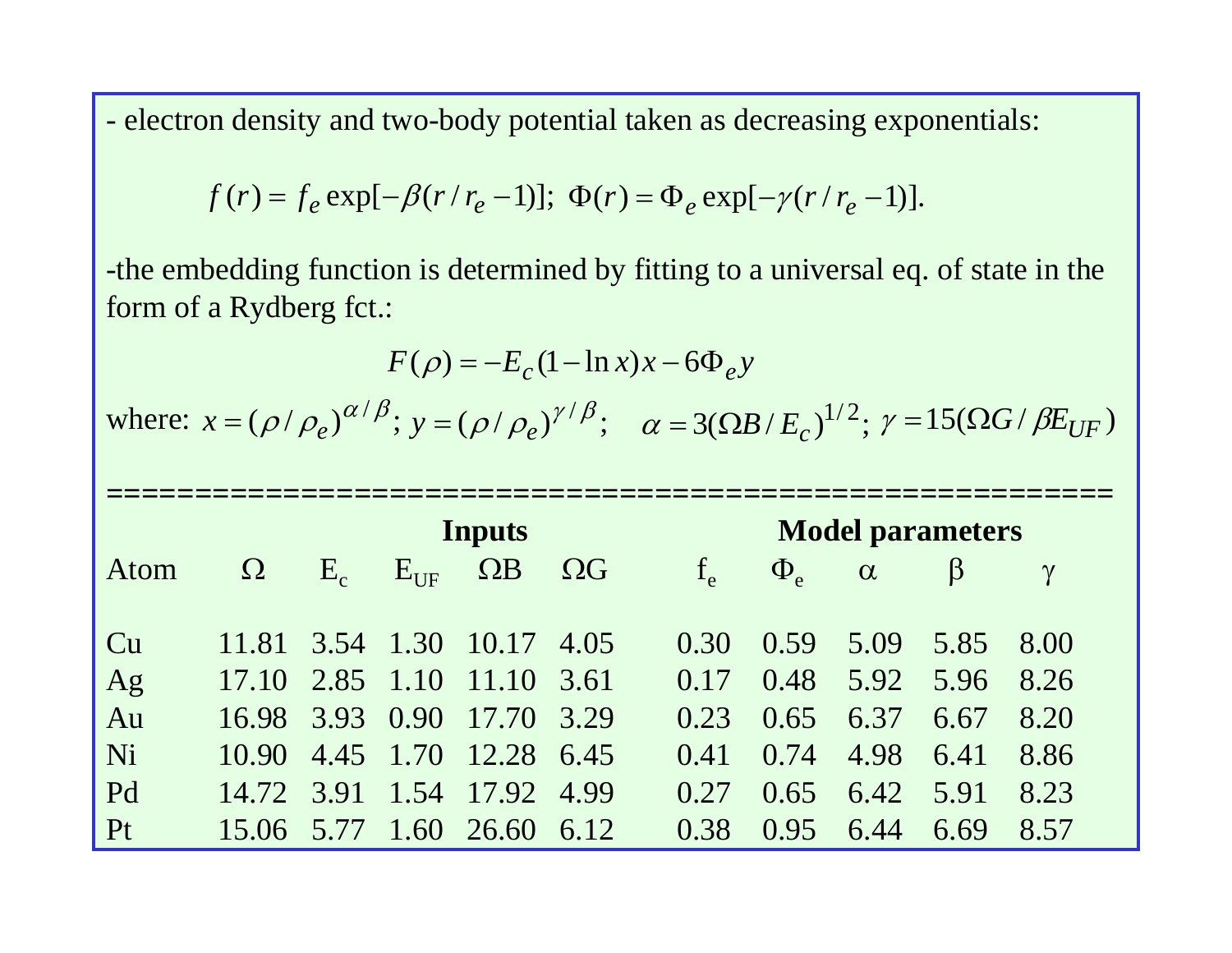# **Recommended CDIO project potential functionals**

**Lennard – Jones (LJ)**

$$
\Phi(r) = 4\varepsilon \left[ \left( \frac{\sigma}{r} \right)^{12} - \left( \frac{\sigma}{r} \right)^{6} \right]
$$

- well suited for inert gases (metals), mostly for gas-metals interactions.

## **Values of LJ parameters**

 $\pmb{\varepsilon} \, [10^{\text{-}16} \, \text{erg}]; \, \bm{\sigma} \, [\text{\AA}]$ 

|              |    | $He \mid Ne \mid Ar \mid Kr \mid Xe \mid Ni \mid Ag \mid Rh$ |  |  |                                                                                       |  |
|--------------|----|--------------------------------------------------------------|--|--|---------------------------------------------------------------------------------------|--|
| $\mathbf{g}$ | 14 |                                                              |  |  | $50$   167   225   320   0.66   0.34   0.67<br>$\vert$ [eV] $\vert$ [eV] $\vert$ [eV] |  |
| $\sigma$     |    | $2.56$   2.74   3.40   3.65   3.98   2.24   2.65   2.46      |  |  |                                                                                       |  |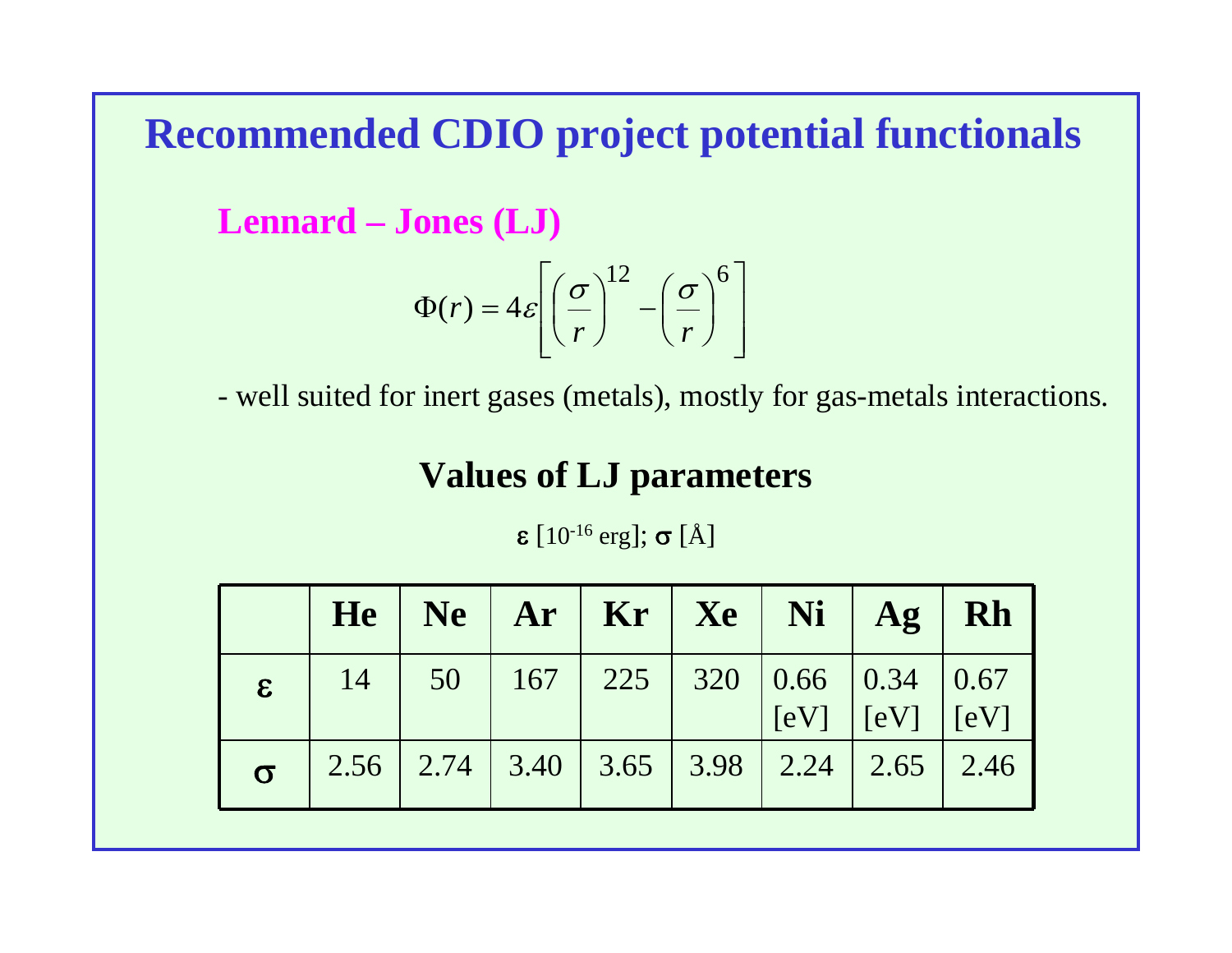**Morse potential**

$$
\Phi(r) = D\Big(e^{-2\alpha(r-r_0)} - 2e^{-\alpha(r-r_0)}\Big)
$$

- -D,  $r_0$ ,  $\alpha$  determined by fitting to reproduce bulk properties (lattice constant, cohesive energy, compressibility).
- used mostly for gas-metals (metals) interactions.

**Values of parameters for Morse potential D** [eV];  $r_0$  [Å];  $\alpha$  [Å<sup>-1</sup>]

|    | $\blacksquare$ | ${\bf r}_0$ | $\alpha$ |  |
|----|----------------|-------------|----------|--|
| Ag | 0.325          | 3.13        | 1.36     |  |
| Rh | 0.665          | 2.87        | 1.54     |  |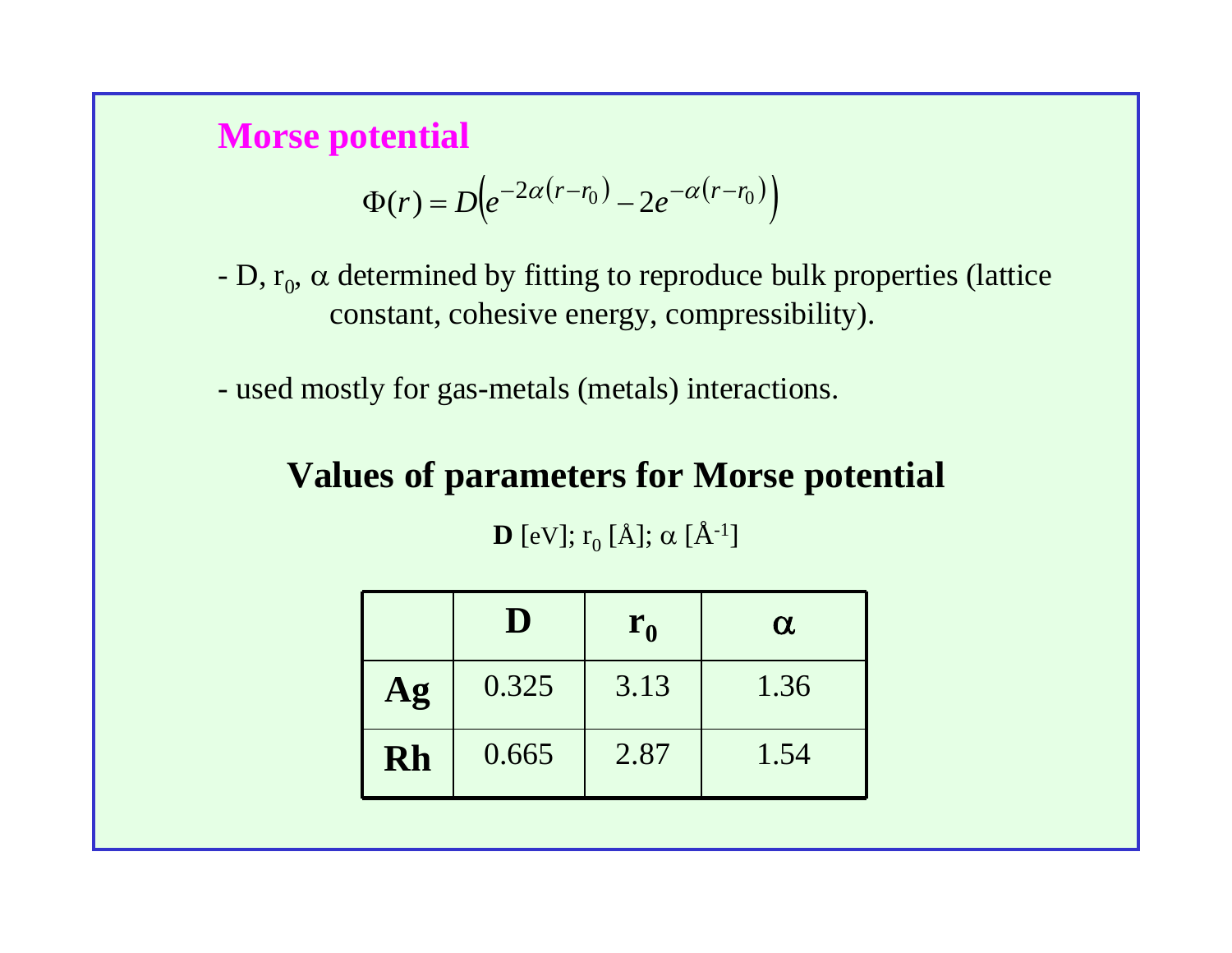## **Periodic Boundary Conditions (PBC)**

PBC mimic the presence of infinite bulk surrounding the initial N particle system. Main purpose is to eliminate surface effects, which equates to:

small, finite systems  $\rightarrow$  small, infinitely periodic systems



PBCs for two-dimensional system

 $\Phi_{\text{tot}} = \frac{1}{2} \sum_{i,j,n} V(|r_{ij} + nL|),$ where **n** is number of images of principal simulation cell.

2-dim: 8 x **n** x N of atoms3-dim: 26 x **n** x N of atomsN can be 103, 104 or 106 atoms

Obs! PBCs inhibit the occurrence of **long-wavelength** fluctuations, must change L accordingly.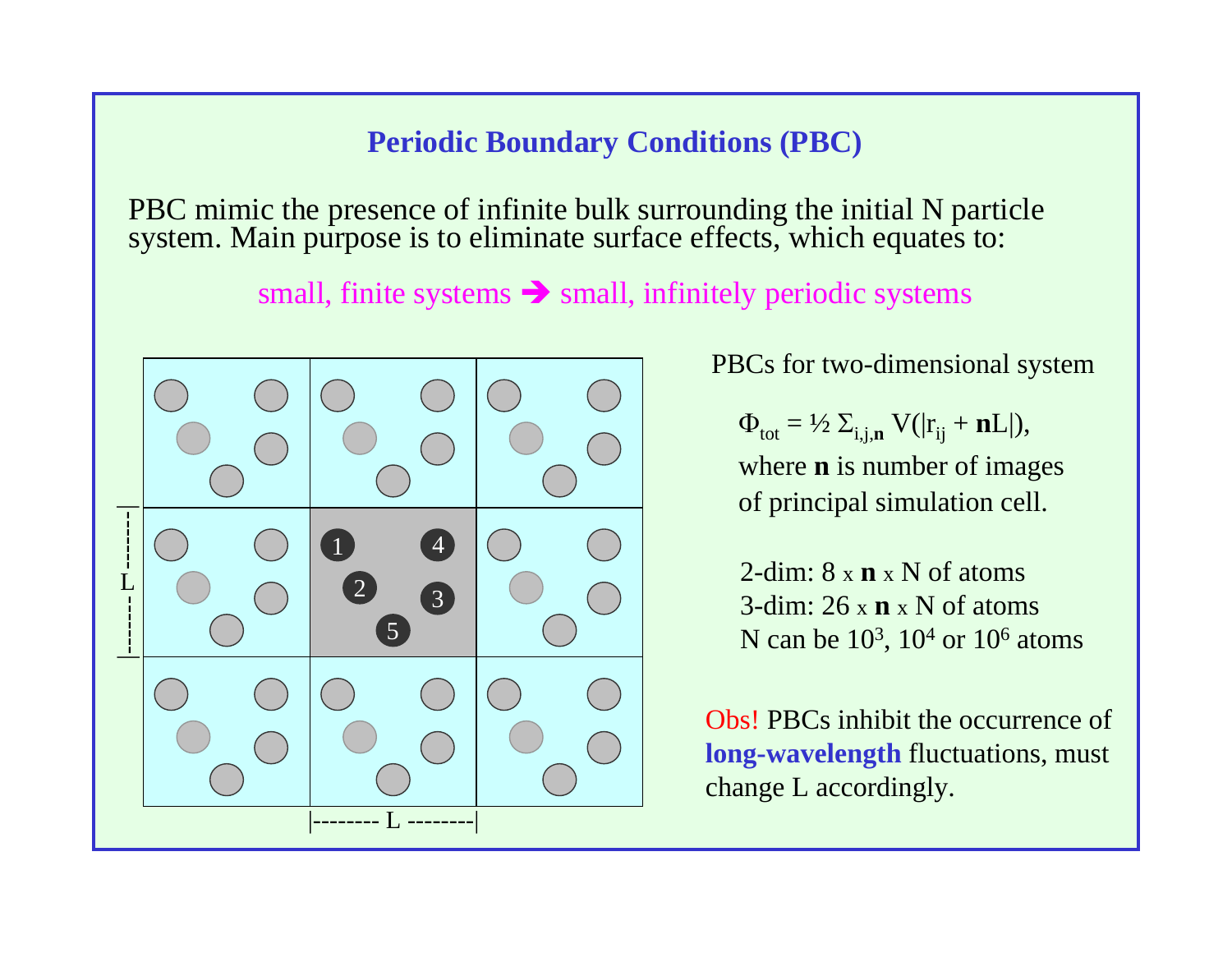## **Potential Truncation**

Based of definition/formulation, potentials have a finite range of interaction.

Typically, **short-ranged** potentials are truncated at  $r_c = \text{cut-off}$ , corresponding to maximum interaction range. Long-ranged potentials are also truncated, and distant contributions (eg. Coulomb interactions) are added separately.

MC simulations: simple truncation 
$$
V^{trunc}(r) = \begin{cases} V(r) & r \le r_c \\ 0 & r > r_c \end{cases}
$$

MD simulations: truncation and shift  $V^{tr-sh}(r) =$  $\begin{cases} V(r) - V(r_c) & r \le r_c \\ 0 & r > r_c \end{cases}$ 

Long range corrections are usually not necessary, but one can always add the tail contribution of the potential if required.

PBC and truncation are used in conjunction with minimum image criterion.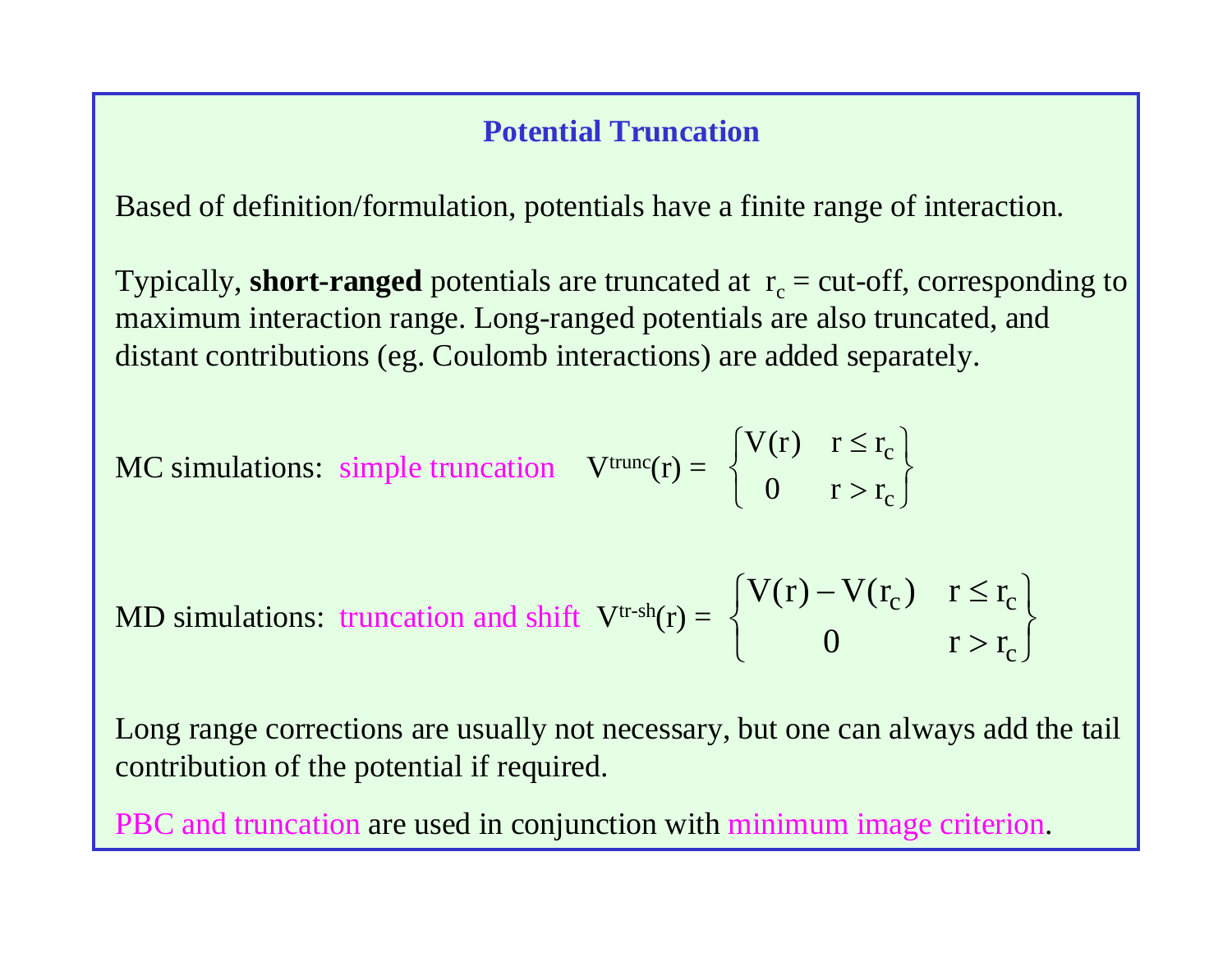# **Minimum Image Criterion Metropolis 1953**





## Required condition:  $L \geq 2r_c$

Minimum Image Criterion reduces overall number of interactions to $\frac{1}{2}N(N-1)$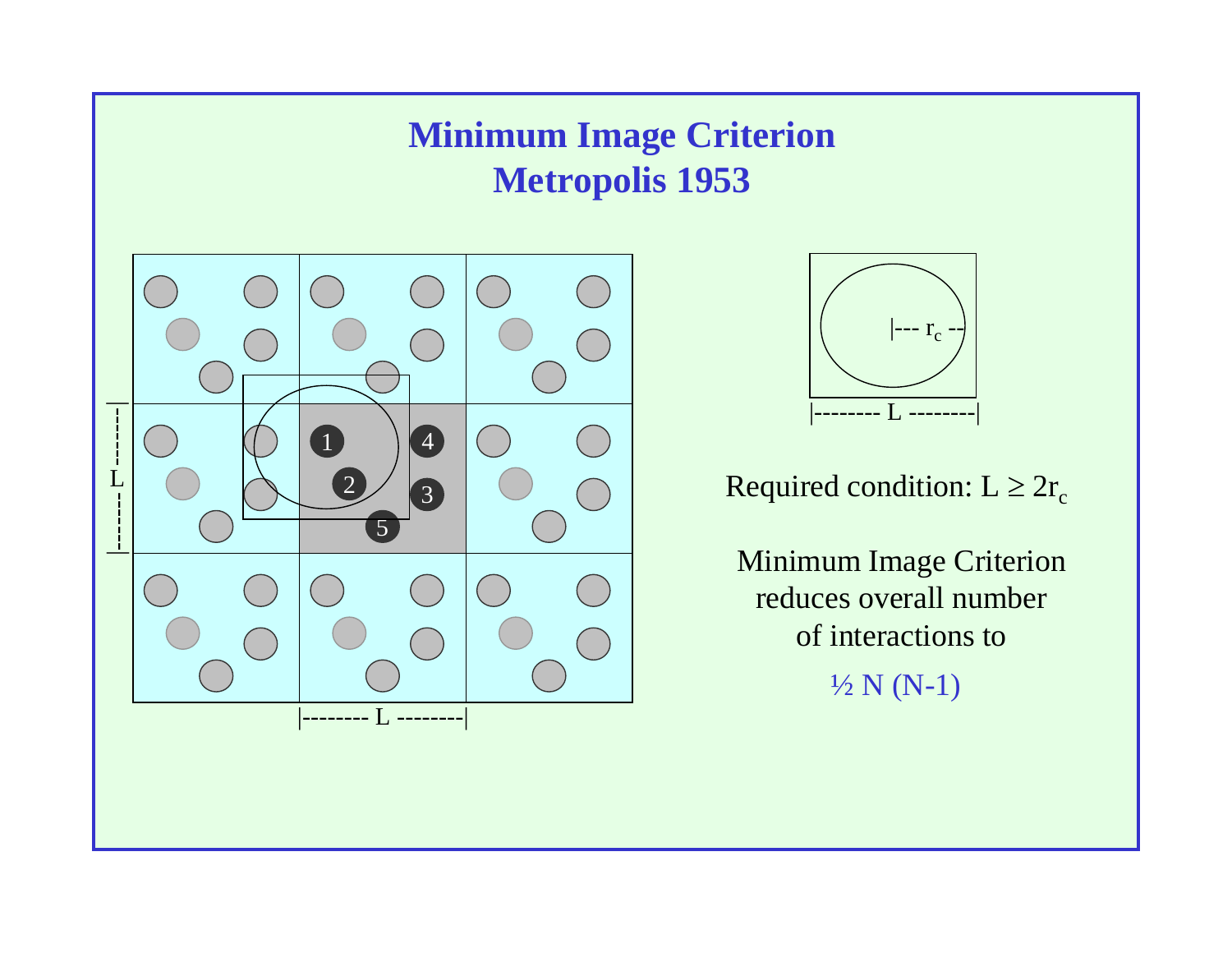## **Monte Carlo simulations**

\* Purely stochastic method.

\* Quantities of interest are statistical-mechanical ensemble averages.

\* Example: configurational propert ies of N-body systems:

$$
\langle A \rangle = \frac{1}{Z} \int ... \int exp[-\beta U(r^N)] A(r^N) dr_1 ... dr_N
$$

where  $\beta = 1/KT$ ;  $Z = \int ... \int exp[-\beta U(r^N)] dr_1 ... dr_N$  - configurational integral.  $Z = \text{f} \dots \text{f} \exp[-\beta U(r^N)]$  $-\beta U(r^{\prime\prime\prime})]$ dr $_1$ ....dr

\* Evaluations are impossible with typical integration algorithms (Simson's rule).

Sample mean integration  
\n
$$
Z_{\text{NVT}} = \frac{V^{\text{N}}}{\tau_{\text{max}}}\sum_{\tau=1}^{\tau_{\text{max}}} \exp[-\beta U(\tau)] \qquad \langle A \rangle_{\text{NVT}} = \langle A \rangle_{\text{trials}}
$$

\* Metropolis [1953] applied the techniques to Markov Chains  $\rightarrow$  Monte Carlo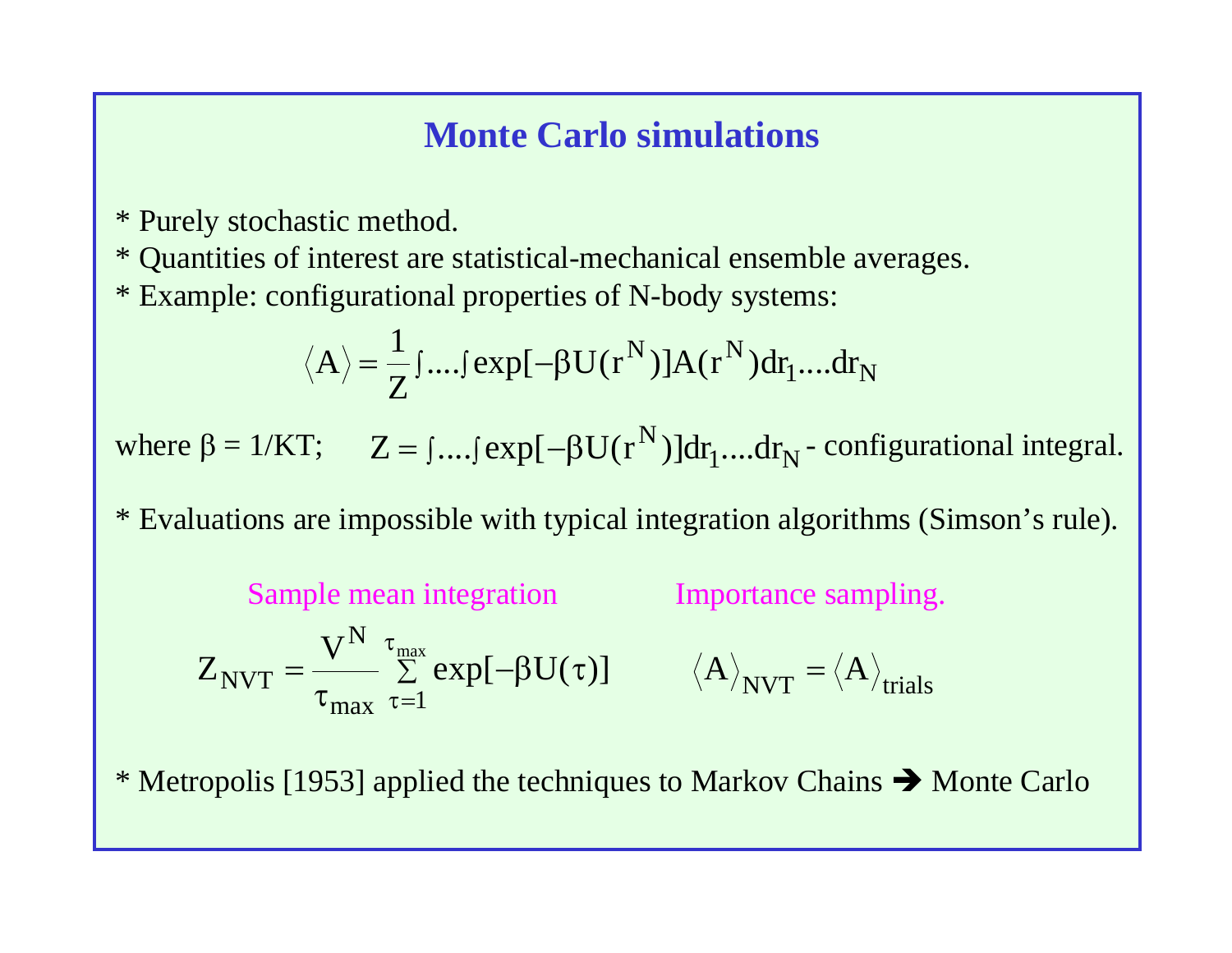## **Monte Carlo simulations steps**:

- 1. *Assign initial position* to particles & calculate U.
- 2. Move one particle randomly  $\&$  calculate new U' and  $\Delta U\!\!=\!\!U$ '-U.
- 3. If  $\Delta U < 0$  - *accept* move.
- 4. If  $\Delta U > 0$  *accept* move if  $\xi < \exp[-\beta \Delta U]$ ;  $\xi \in (0,1)$  random number.
- 5. If *move rejected*  take the old configuration as the new one
	- repeat 2 4 procedure for another arbitrarily chosen particle.
- 6. For each new configuration *evaluate* <A>.
- 7. *Repeat* the whole procedure a few million times for adequate statistic

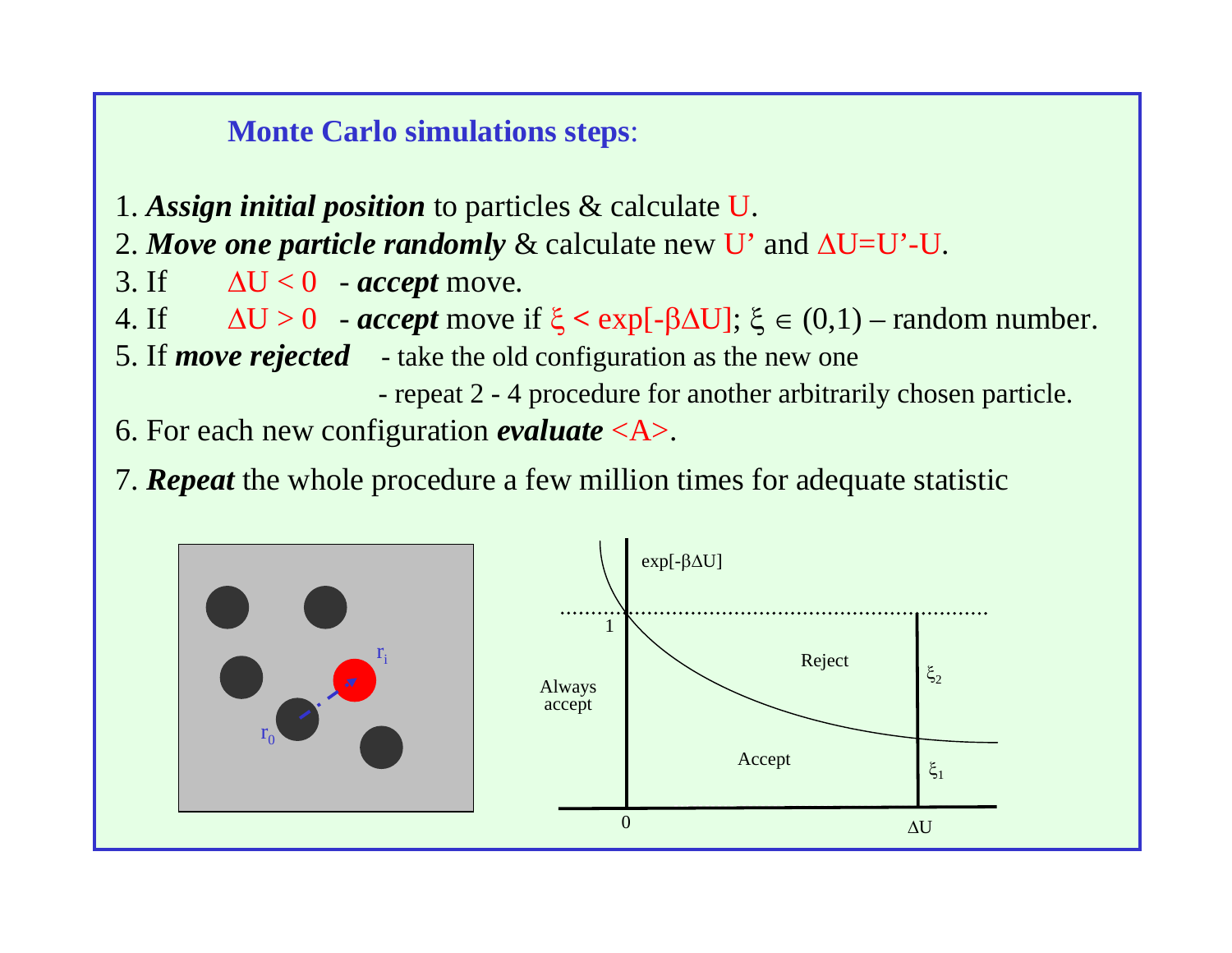### **Molecular Dynamics Simulations**

- \* Purely deterministic method.
- \* Follow time evolution of systems by solving Newton's equation of motion:

$$
m\frac{d^{2}r}{dt^{2}} = F(r) \qquad \text{where } F(r) = -\nabla V(r)
$$

- \* Properties of statistical ensemble are calculated as time averages.
- \* Microcanonical ensemble  $(N, V, E)$  is the common choice + other constraints: eg. momentum  $M = == \Rightarrow (N, V, E, M) = MD$  ensemble.
- \* For N particles, problem becomes one of solving systems of 6N 1st order DE:

$$
\begin{cases} \dot{\vec{r}}_i &= \vec{v}_i \\ m\dot{\vec{v}}_i &= \vec{F}_i \end{cases}; \qquad F_i = -\nabla_{r_{ij}} \sum_{i \neq j} V(r_{ij}); \quad \nabla_{r_{ij}} = \hat{i} \frac{\partial}{\partial x_{ij}} + \hat{j} \frac{\partial}{\partial y_{ij}} + \hat{k} \frac{\partial}{\partial z_{ij}}
$$

\* MD algorithm/concept originally introduced by Alder and Wainright in 1957.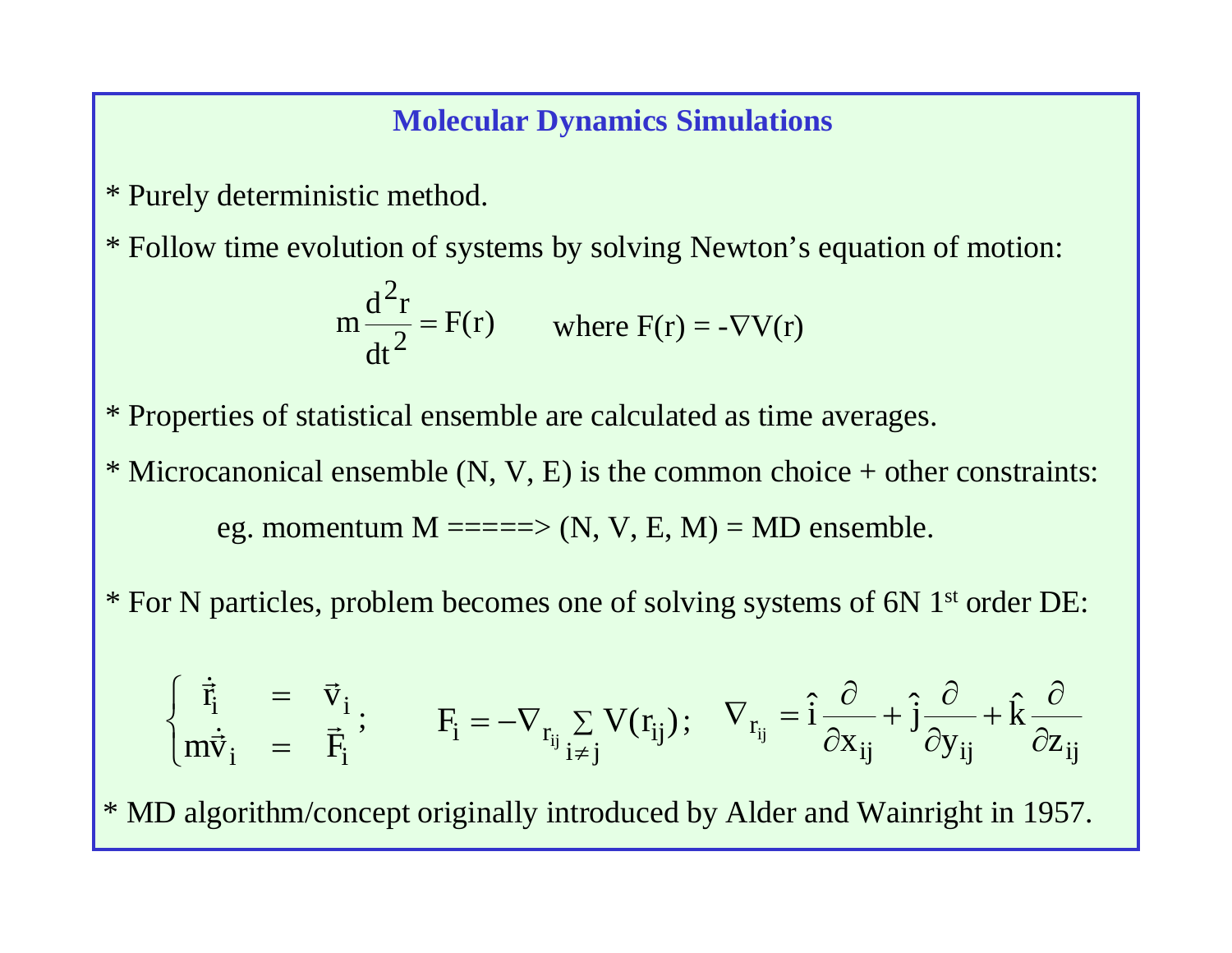### **MD integrators**

Typical integration algorithms/methods do not work.

We're dealing with systems of  $10^5 - 10^6$  1st order DE (6N equations).

Demands increase in complex ensembles such as (N,V,T) or (N,P,T).

Most CPU time is spent in exceptionally demanding force calculations.

One needs extremely rigorous algorithms.

Selection criteria:

- *simplicity*
- *- efficiency*
- *stability*
- *reliability*
- *parallelization.*

**Verlet and Velocity Verlet** algorithms – among the first used and still nearly universal choice for MD simulations, including quantum MD (QMD).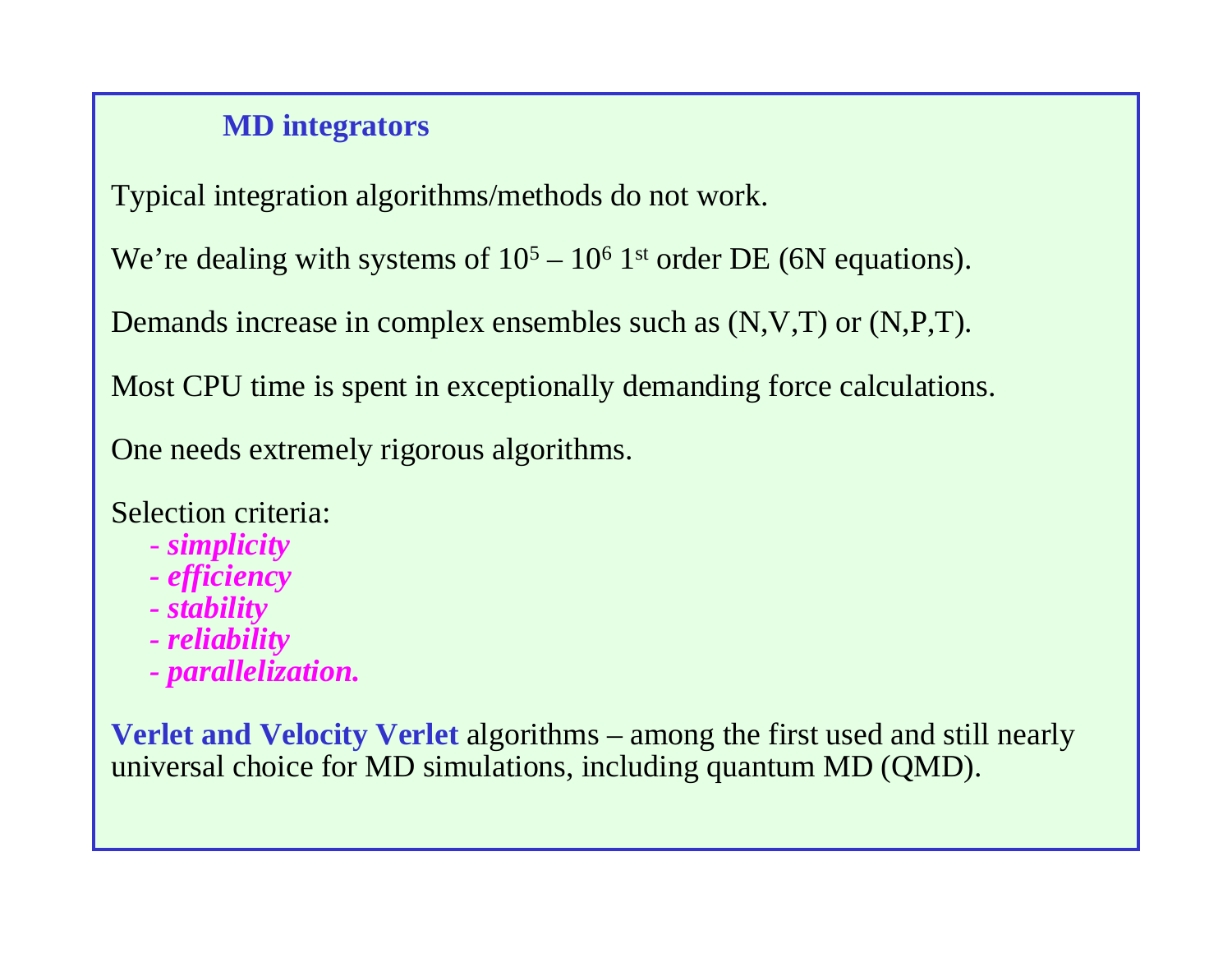### **Molecular Dynamics Flow Diagram**

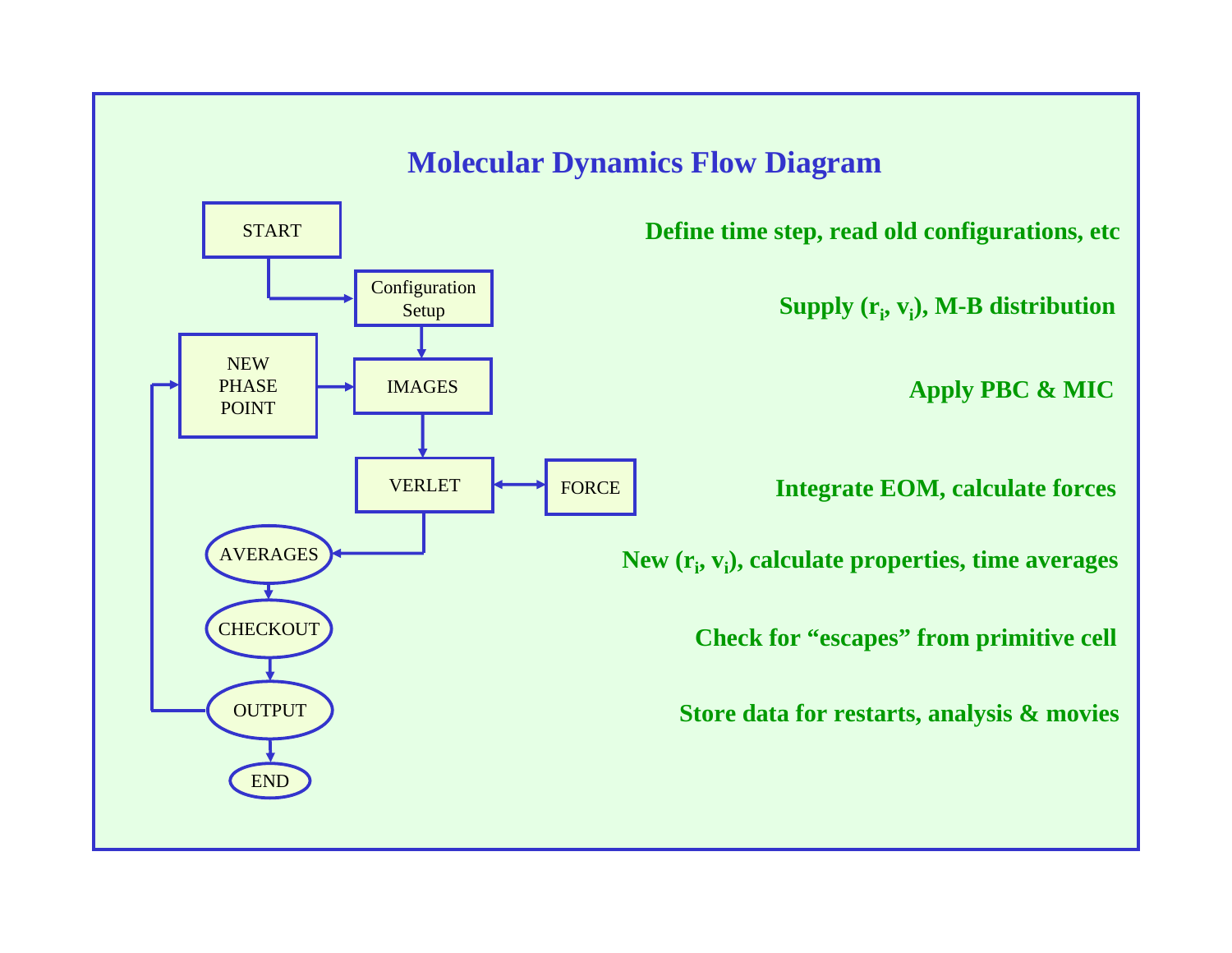## The Big Picture

We have quantum and classical MC and MD at our disposal. Their applicability to materials science problems depends on a number of factors:

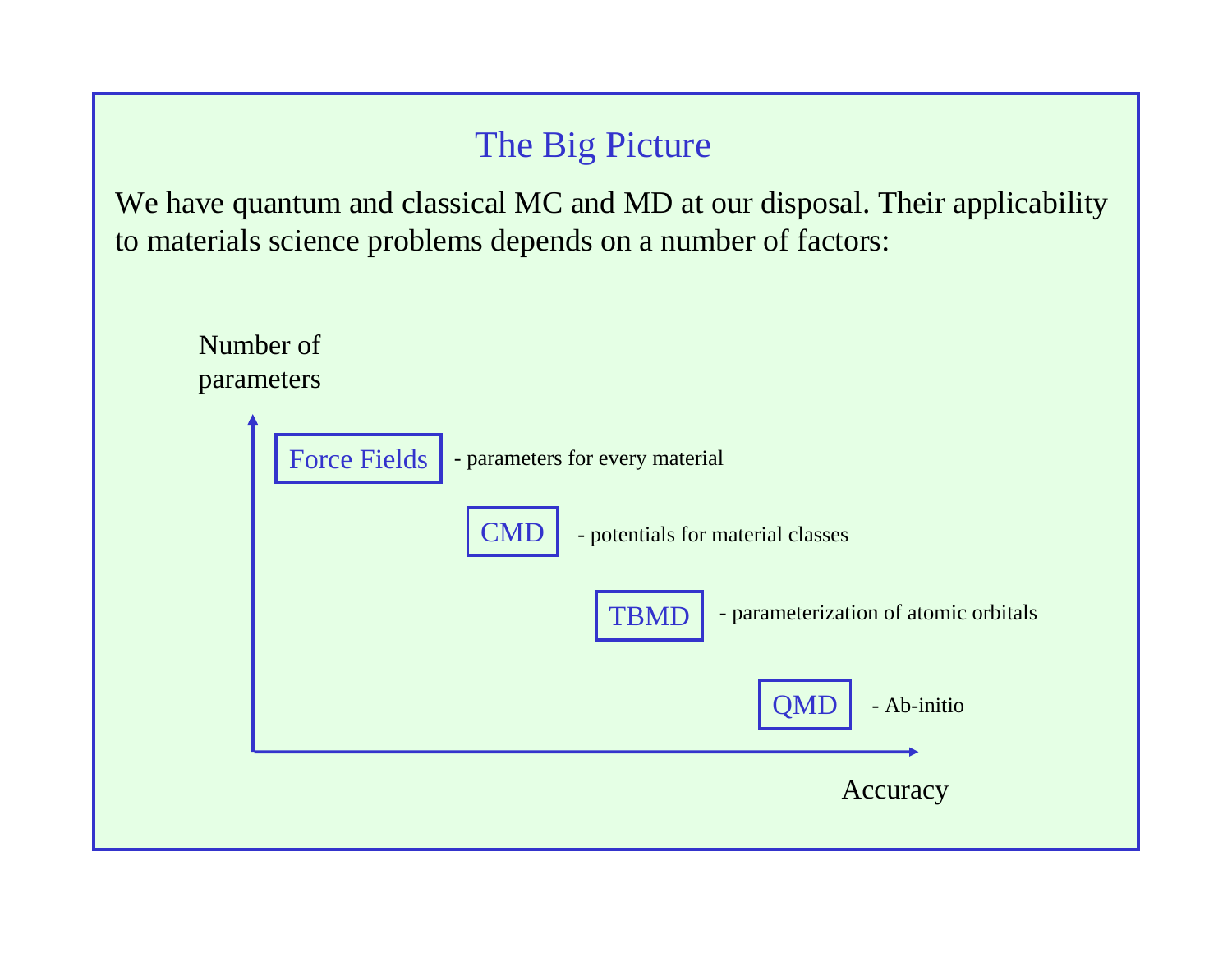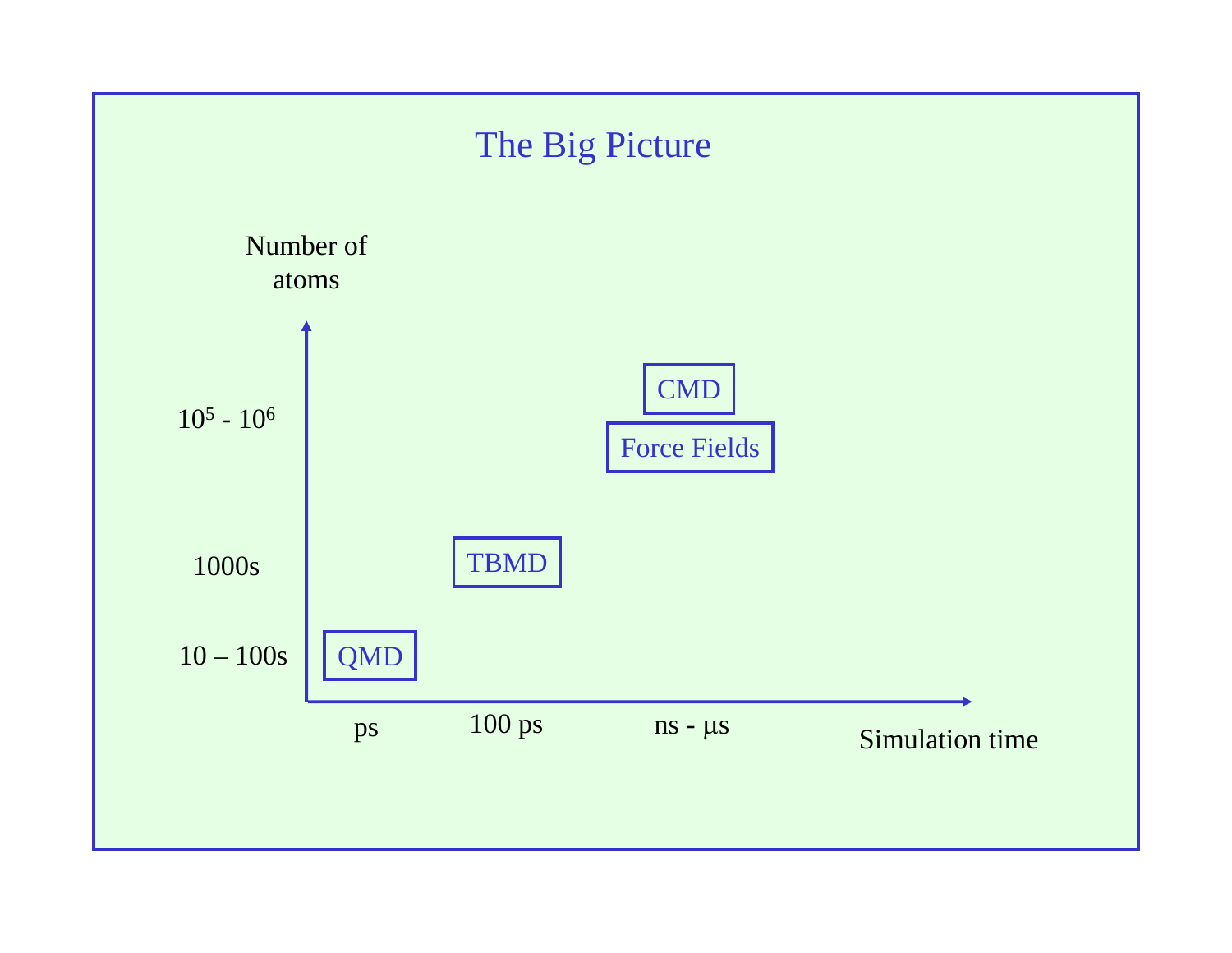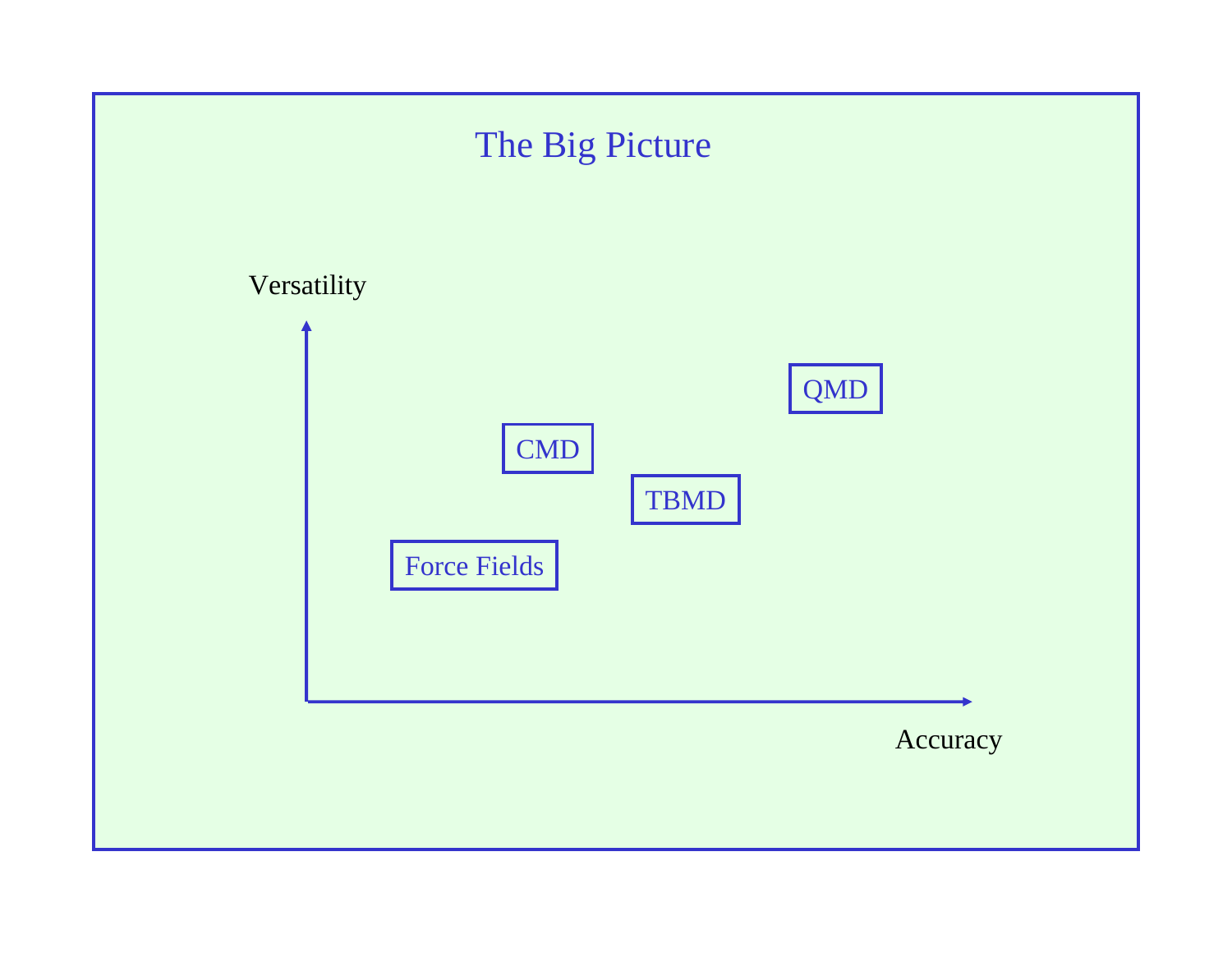